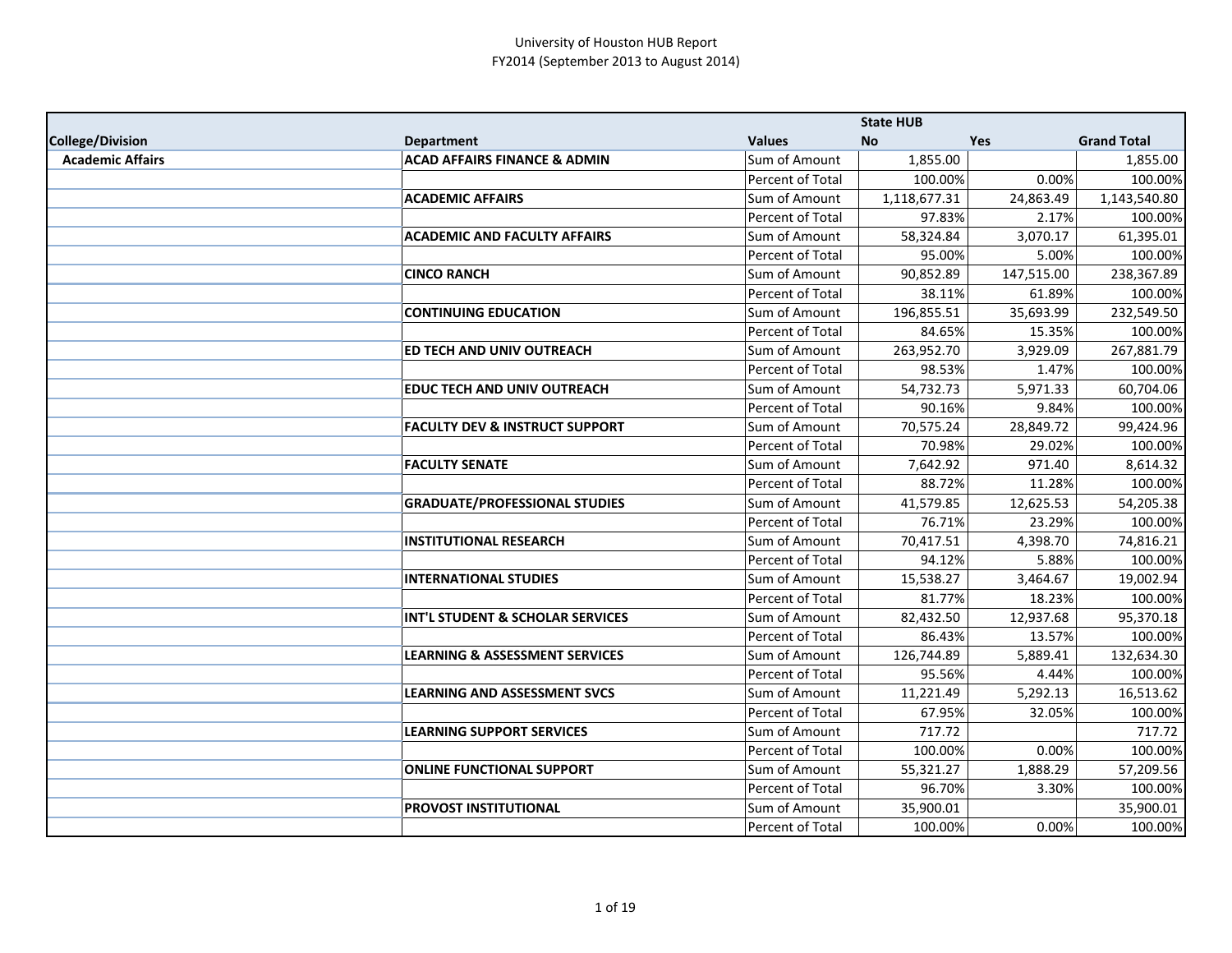|                                          |                                       |                  | <b>State HUB</b> |            |                    |
|------------------------------------------|---------------------------------------|------------------|------------------|------------|--------------------|
| College/Division                         | <b>Department</b>                     | <b>Values</b>    | No               | Yes        | <b>Grand Total</b> |
|                                          | <b>UH ENERGY</b>                      | Sum of Amount    | 56,492.99        | 2,999.48   | 59,492.47          |
|                                          |                                       | Percent of Total | 94.96%           | 5.04%      | 100.00%            |
|                                          | <b>UH HEALTH</b>                      | Sum of Amount    | 6,000.00         |            | 6,000.00           |
|                                          |                                       | Percent of Total | 100.00%          | 0.00%      | 100.00%            |
|                                          | <b>UH OFF-CAMPUS SUPPORT</b>          | Sum of Amount    | 389,351.73       | 149,615.10 | 538,966.83         |
|                                          |                                       | Percent of Total | 72.24%           | 27.76%     | 100.00%            |
|                                          | <b>UH SUGAR LAND</b>                  | Sum of Amount    | 419,471.54       | 427,755.83 | 847,227.37         |
|                                          |                                       | Percent of Total | 49.51%           | 50.49%     | 100.00%            |
|                                          | UNDERGRADUATE SCHOLARS                | Sum of Amount    | 18,681.87        | 5,122.02   | 23,803.89          |
|                                          |                                       | Percent of Total | 78.48%           | 21.52%     | 100.00%            |
|                                          | <b>UNDERGRADUATE STUDIES</b>          | Sum of Amount    | 219,107.27       | 1,145.52   | 220,252.79         |
|                                          |                                       | Percent of Total | 99.48%           | 0.52%      | 100.00%            |
|                                          | <b>WRITING CENTER</b>                 | Sum of Amount    | 6,624.97         | 18,786.33  | 25,411.30          |
|                                          |                                       | Percent of Total | 26.07%           | 73.93%     | 100.00%            |
| Academic Affairs Sum of Amount           |                                       |                  | 3,419,073.02     | 902,784.88 | 4,321,857.90       |
| <b>Academic Affairs Percent of Total</b> |                                       |                  | 79.11%           | 20.89%     | 100.00%            |
| <b>Administration and Finance</b>        | <b>ADMINISTRATION &amp; FINANCE</b>   | Sum of Amount    | 120,364.88       | 7,837.66   | 128,202.54         |
|                                          |                                       | Percent of Total | 93.89%           | 6.11%      | 100.00%            |
|                                          | <b>AUXILIARY SERVICES OPERATIONS</b>  | Sum of Amount    | 1,113,741.84     | 10,214.87  | 1,123,956.71       |
|                                          |                                       | Percent of Total | 99.09%           | 0.91%      | 100.00%            |
|                                          | <b>BUDGET</b>                         | Sum of Amount    | 5,341.71         | 1,173.49   | 6,515.20           |
|                                          |                                       | Percent of Total | 81.99%           | 18.01%     | 100.00%            |
|                                          | <b>BUSINESS SERVICES</b>              | Sum of Amount    | 6,036.81         | 16,268.82  | 22,305.63          |
|                                          |                                       | Percent of Total | 27.06%           | 72.94%     | 100.00%            |
|                                          | <b>BUSINESS SERVICES OPERATIONS</b>   | Sum of Amount    | 672.09           |            | 672.09             |
|                                          |                                       | Percent of Total | 100.00%          | 0.00%      | 100.00%            |
|                                          | <b>BUSINESS SERVICES PLANTOPS</b>     | Sum of Amount    | 2,256.12         | 2,032.76   | 4,288.88           |
|                                          |                                       | Percent of Total | 52.60%           | 47.40%     | 100.00%            |
|                                          | <b>CENTRAL FACILITY SERVICES</b>      | Sum of Amount    | 86,750.32        | 6,974.45   | 93,724.77          |
|                                          |                                       | Percent of Total | 92.56%           | 7.44%      | 100.00%            |
|                                          | <b>CULLEN PERFORMANCE HALL</b>        | Sum of Amount    | 16,374.22        | 904.11     | 17,278.33          |
|                                          |                                       | Percent of Total | 94.77%           | 5.23%      | 100.00%            |
|                                          | <b>DEPT OF PUBLIC SAFETY ADMINIST</b> | Sum of Amount    | 2,607.05         |            | 2,607.05           |
|                                          |                                       | Percent of Total | 100.00%          | 0.00%      | 100.00%            |
|                                          | <b>EMERGENCY MANAGEMENT</b>           | Sum of Amount    | 13,178.38        | 1,700.99   | 14,879.37          |
|                                          |                                       | Percent of Total | 88.57%           | 11.43%     | 100.00%            |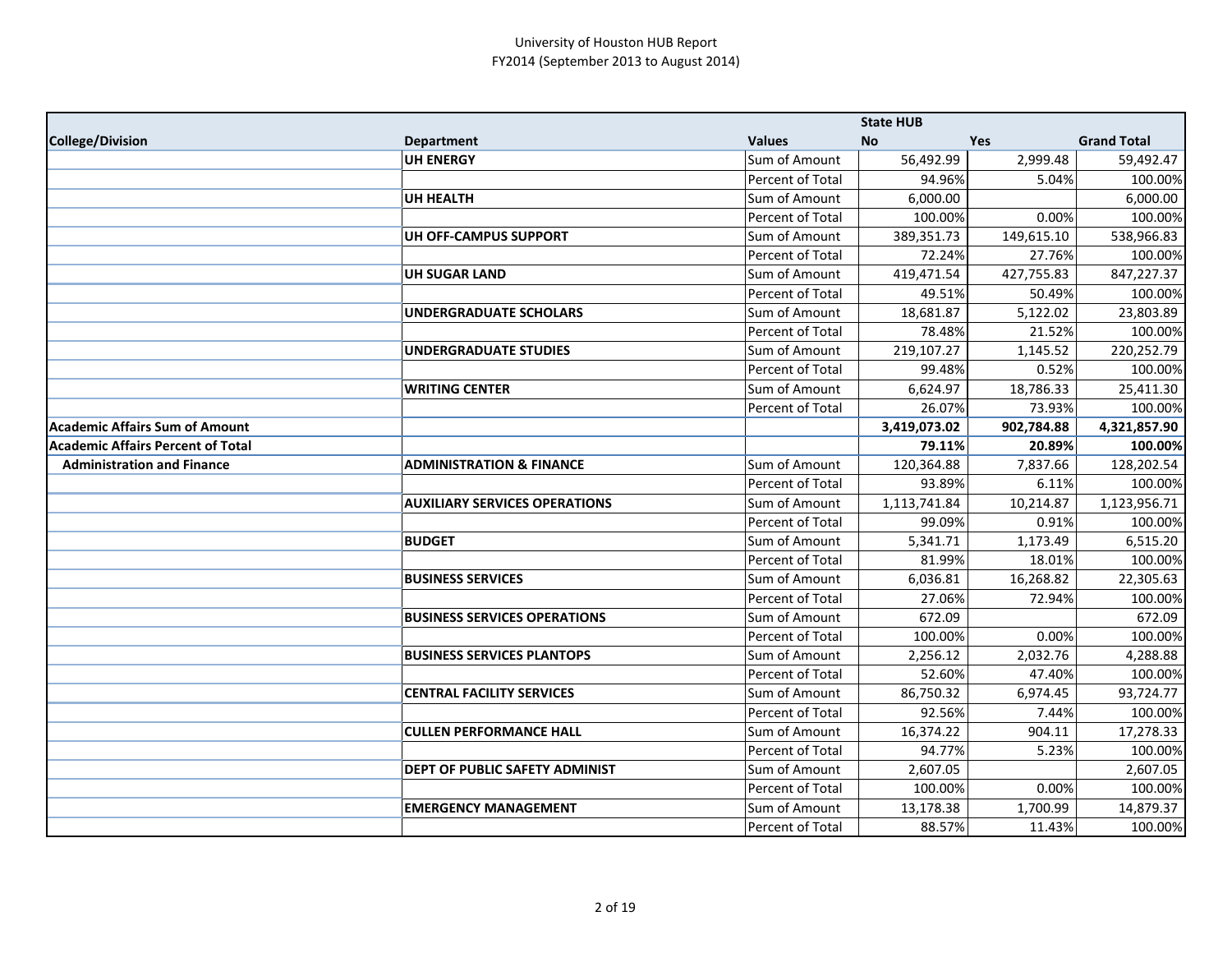|                  |                                               |                      | <b>State HUB</b> |               |                    |
|------------------|-----------------------------------------------|----------------------|------------------|---------------|--------------------|
| College/Division | <b>Department</b>                             | <b>Values</b>        | <b>No</b>        | <b>Yes</b>    | <b>Grand Total</b> |
|                  | <b>ENTERPRISE SYSTEMS</b>                     | Sum of Amount        | 3,953,990.07     | 648,213.53    | 4,602,203.60       |
|                  |                                               | Percent of Total     | 85.92%           | 14.08%        | 100.00%            |
|                  | <b>ENVIRONMENTAL HEALTH RISK MGMT</b>         | Sum of Amount        | 316,593.85       | 2,758.01      | 319,351.86         |
|                  |                                               | Percent of Total     | 99.14%           | 0.86%         | 100.00%            |
|                  | <b>FACILITIES MANAGEMENT</b>                  | Sum of Amount        | 830,038.26       | 876,540.37    | 1,706,578.63       |
|                  |                                               | Percent of Total     | 48.64%           | 51.36%        | 100.00%            |
|                  | <b>FACILITIES OPERATION &amp; MAINT</b>       | <b>Sum of Amount</b> | 389,493.61       | 52,699.86     | 442,193.47         |
|                  |                                               | Percent of Total     | 88.08%           | 11.92%        | 100.00%            |
|                  | <b>FACILITIES PLANNING &amp; CONSTRUCTION</b> | Sum of Amount        | 94,616,331.80    | 54,473,728.60 | 149,090,060.40     |
|                  |                                               | Percent of Total     | 63.46%           | 36.54%        | 100.00%            |
|                  | <b>FINANCE-A&amp;F</b>                        | Sum of Amount        | 175,994.13       | 66,698.27     | 242,692.40         |
|                  |                                               | Percent of Total     | 72.52%           | 27.48%        | 100.00%            |
|                  | <b>FINANCIAL REPORTING</b>                    | Sum of Amount        | 338.96           | 8,828.43      | 9,167.39           |
|                  |                                               | Percent of Total     | 3.70%            | 96.30%        | 100.00%            |
|                  | FIRE LIFE SAFETY SERVICES                     | Sum of Amount        | 3,857.35         | 4,549.36      | 8,406.71           |
|                  |                                               | Percent of Total     | 45.88%           | 54.12%        | 100.00%            |
|                  | HIGH PERFORMANCE COMPUTING & NETWORKS         | Sum of Amount        | 116,559.23       | 3,671.35      | 120,230.58         |
|                  |                                               | Percent of Total     | 96.95%           | 3.05%         | 100.00%            |
|                  | <b>HUMAN RESOURCES</b>                        | Sum of Amount        | 117,401.88       | 99,143.91     | 216,545.79         |
|                  |                                               | Percent of Total     | 54.22%           | 45.78%        | 100.00%            |
|                  | <b>INST - BUSINESS SERVICES</b>               | Sum of Amount        | 451,302.29       |               | 451,302.29         |
|                  |                                               | Percent of Total     | 100.00%          | 0.00%         | 100.00%            |
|                  | <b>INST - FINANCE</b>                         | Sum of Amount        | 597,458.67       | 2,560.51      | 600,019.18         |
|                  |                                               | Percent of Total     | 99.57%           | 0.43%         | 100.00%            |
|                  | <b>INST - FINANCIAL ACCOUNTING</b>            | Sum of Amount        | 633.14           | 339.90        | 973.04             |
|                  |                                               | Percent of Total     | 65.07%           | 34.93%        | 100.00%            |
|                  | <b>INST - FINANCIAL REPORTING</b>             | Sum of Amount        | 54.75            |               | 54.75              |
|                  |                                               | Percent of Total     | 100.00%          | 0.00%         | 100.00%            |
|                  | <b>INST - INFORMATION TECHNOLOGY</b>          | Sum of Amount        |                  | 46,260.00     | 46,260.00          |
|                  |                                               | Percent of Total     | 0.00%            | 100.00%       | 100.00%            |
|                  | <b>INST - PLANT</b>                           | Sum of Amount        | 3,699.99         |               | 3,699.99           |
|                  |                                               | Percent of Total     | 100.00%          | 0.00%         | 100.00%            |
|                  | <b>KUHA RADIO</b>                             | Sum of Amount        | 59,951.97        | 4,016.89      | 63,968.86          |
|                  |                                               | Percent of Total     | 93.72%           | 6.28%         | 100.00%            |
|                  | <b>KUHF RADIO</b>                             | Sum of Amount        | 514,635.91       | 71,287.36     | 585,923.27         |
|                  |                                               | Percent of Total     | 87.83%           | 12.17%        | 100.00%            |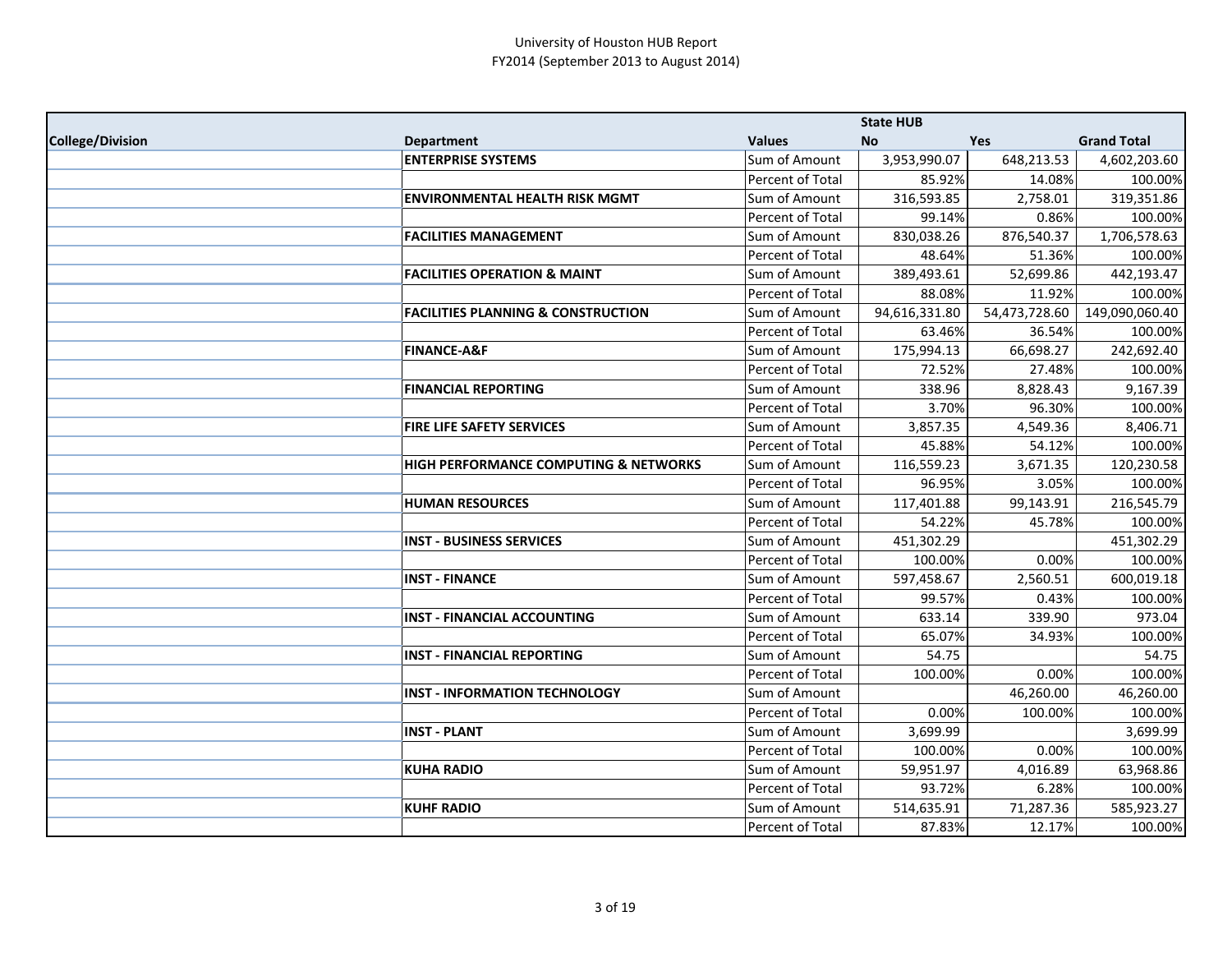|                  |                                                |                  | <b>State HUB</b> |              |                    |
|------------------|------------------------------------------------|------------------|------------------|--------------|--------------------|
| College/Division | <b>Department</b>                              | <b>Values</b>    | <b>No</b>        | <b>Yes</b>   | <b>Grand Total</b> |
|                  | <b>MINOR AND PLANNED PROJECTS</b>              | Sum of Amount    | 13,621,574.95    | 5,425,037.00 | 19,046,611.95      |
|                  |                                                | Percent of Total | 71.52%           | 28.48%       | 100.00%            |
|                  | <b>NORTH ZONE CUSTODIAL</b>                    | Sum of Amount    | 26,164.97        | 6,701.00     | 32,865.97          |
|                  |                                                | Percent of Total | 79.61%           | 20.39%       | 100.00%            |
|                  | <b>ONE CARD PROGRAM</b>                        | Sum of Amount    | 116,179.95       | 15,283.21    | 131,463.16         |
|                  |                                                | Percent of Total | 88.37%           | 11.63%       | 100.00%            |
|                  | <b>PARKING &amp; TRANSPORTATION OPERATIONS</b> | Sum of Amount    | 2,384,037.49     | 178,157.09   | 2,562,194.58       |
|                  |                                                | Percent of Total | 93.05%           | 6.95%        | 100.00%            |
|                  | PHY PLANT-AUTOMOTIVE                           | Sum of Amount    | 354,970.46       | 28,129.54    | 383,100.00         |
|                  |                                                | Percent of Total | 92.66%           | 7.34%        | 100.00%            |
|                  | PHY PLANT-GROUNDS MAINT                        | Sum of Amount    | 146,462.66       | 46,834.33    | 193,296.99         |
|                  |                                                | Percent of Total | 75.77%           | 24.23%       | 100.00%            |
|                  | PHY PLANT-SOLID WASTE                          | Sum of Amount    | 128,927.99       | 1,583.41     | 130,511.40         |
|                  |                                                | Percent of Total | 98.79%           | 1.21%        | 100.00%            |
|                  | <b>PHYSICAL PLANT</b>                          | Sum of Amount    | 2,255,984.94     | 2,495,695.70 | 4,751,680.64       |
|                  |                                                | Percent of Total | 47.48%           | 52.52%       | 100.00%            |
|                  | <b>PLANNING</b>                                | Sum of Amount    |                  | 6,823.71     | 6,823.71           |
|                  |                                                | Percent of Total | 0.00%            | 100.00%      | 100.00%            |
|                  | <b>POLICE</b>                                  | Sum of Amount    | 802,997.43       | 164,661.41   | 967,658.84         |
|                  |                                                | Percent of Total | 82.98%           | 17.02%       | 100.00%            |
|                  | <b>POSTAL SERVICES OPERATIONS</b>              | Sum of Amount    | 112,575.00       | 2,685.14     | 115,260.14         |
|                  |                                                | Percent of Total | 97.67%           | 2.33%        | 100.00%            |
|                  | <b>PRINTING OPERATIONS</b>                     | Sum of Amount    | 177,640.84       | 12,727.64    | 190,368.48         |
|                  |                                                | Percent of Total | 93.31%           | 6.69%        | 100.00%            |
|                  | <b>PUBLIC SAFETY SYSTEMS</b>                   | Sum of Amount    | 119,438.15       | 5,134.65     | 124,572.80         |
|                  |                                                | Percent of Total | 95.88%           | 4.12%        | 100.00%            |
|                  | <b>PURCHASED UTILITIES</b>                     | Sum of Amount    | 99,519.31        |              | 99,519.31          |
|                  |                                                | Percent of Total | 100.00%          | 0.00%        | 100.00%            |
|                  | <b>REAL ESTATE SERVICES</b>                    | Sum of Amount    | 15,550.00        | 1,985.43     | 17,535.43          |
|                  |                                                | Percent of Total | 88.68%           | 11.32%       | 100.00%            |
|                  | <b>RISK MANAGEMENT</b>                         | Sum of Amount    | 27,259.78        | 2,717.27     | 29,977.05          |
|                  |                                                | Percent of Total | 90.94%           | 9.06%        | 100.00%            |
|                  | <b>SERVICE LEVEL AGREEMENT</b>                 | Sum of Amount    | 119,661.18       | 2,075,025.33 | 2,194,686.51       |
|                  |                                                | Percent of Total | 5.45%            | 94.55%       | 100.00%            |
|                  | <b>SKILLED TRADES</b>                          | Sum of Amount    | 122,364.52       | 319,022.02   | 441,386.54         |
|                  |                                                | Percent of Total | 27.72%           | 72.28%       | 100.00%            |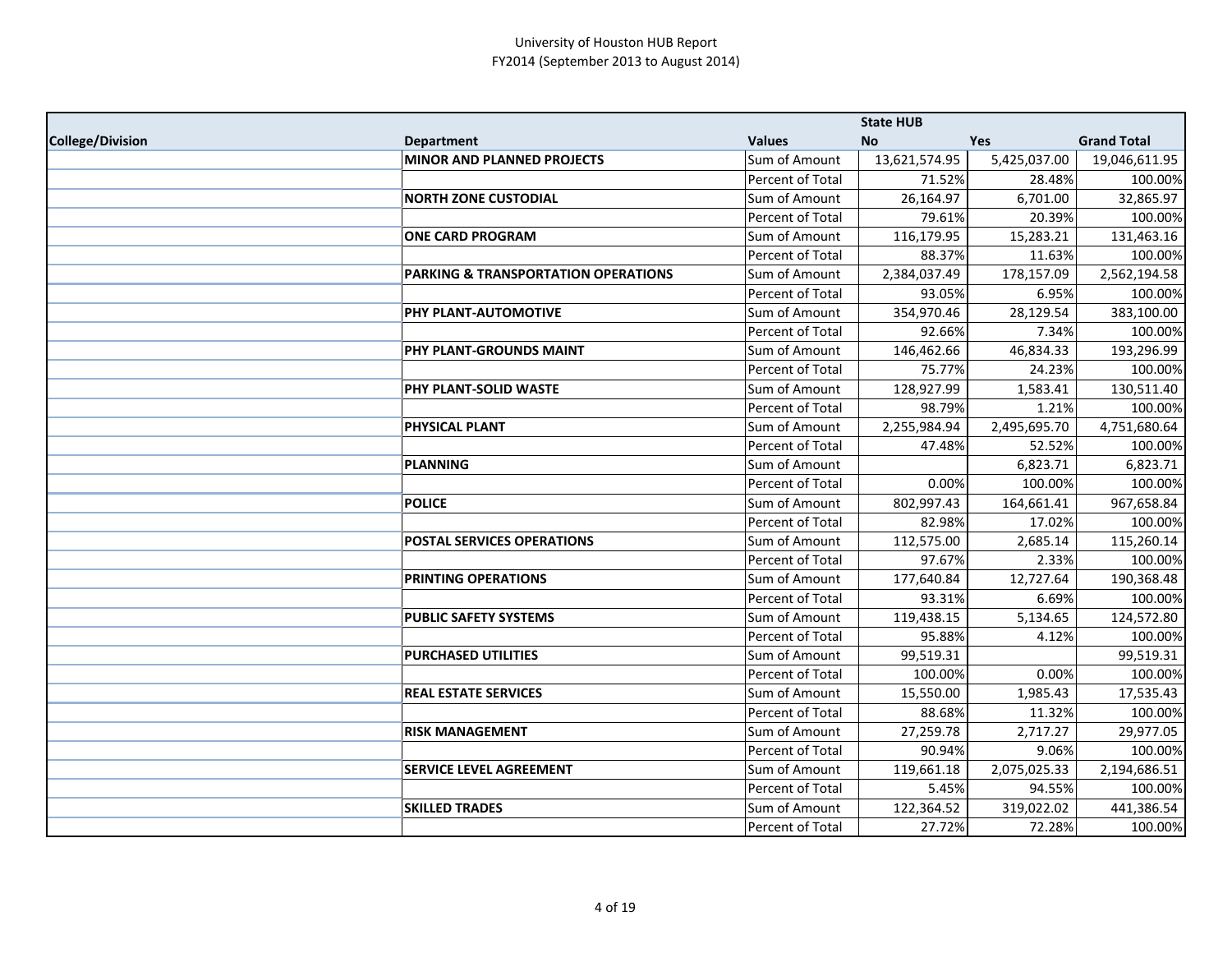|                                                    |                                          |                  | <b>State HUB</b> |               |                    |
|----------------------------------------------------|------------------------------------------|------------------|------------------|---------------|--------------------|
| College/Division                                   | <b>Department</b>                        | <b>Values</b>    | <b>No</b>        | <b>Yes</b>    | <b>Grand Total</b> |
|                                                    | <b>STUDENT FINANCIAL SERVICES</b>        | Sum of Amount    | 113,635.64       | 24,314.66     | 137,950.30         |
|                                                    |                                          | Percent of Total | 82.37%           | 17.63%        | 100.00%            |
|                                                    | <b>TAX ACCOUNTING</b>                    | Sum of Amount    | 4,931.08         |               | 4,931.08           |
|                                                    |                                          | Percent of Total | 100.00%          | 0.00%         | 100.00%            |
|                                                    | <b>TECHNOLOGY SERVICES &amp; SUPPORT</b> | Sum of Amount    | 2,110,114.30     | 2,449,986.16  | 4,560,100.46       |
|                                                    |                                          | Percent of Total | 46.27%           | 53.73%        | 100.00%            |
|                                                    | <b>TV PUBLIC BROADCASTING</b>            | Sum of Amount    | 659,243.93       | 130,157.93    | 789,401.86         |
|                                                    |                                          | Percent of Total | 83.51%           | 16.49%        | 100.00%            |
|                                                    | UH SPORTS AND ENTERTAINMENT SVC          | Sum of Amount    | 2,004,814.31     | 5,980.80      | 2,010,795.11       |
|                                                    |                                          | Percent of Total | 99.70%           | 0.30%         | 100.00%            |
|                                                    | <b>UIT SECURITY</b>                      | Sum of Amount    | 653,571.70       | 84,198.69     | 737,770.39         |
|                                                    |                                          | Percent of Total | 88.59%           | 11.41%        | 100.00%            |
|                                                    | UNIV INFORMATION TECH PROJECTS           | Sum of Amount    | 107,029.04       | 402.25        | 107,431.29         |
|                                                    |                                          | Percent of Total | 99.63%           | 0.37%         | 100.00%            |
|                                                    | UNIV PROPERTY SERVICES OPERATIONS        | Sum of Amount    | 3,319,418.50     | 687,402.55    | 4,006,821.05       |
|                                                    |                                          | Percent of Total | 82.84%           | 17.16%        | 100.00%            |
|                                                    | UNIVERSITY INFORMATION TECHNOLOGY        | Sum of Amount    | 60,971.96        | 12,348.33     | 73,320.29          |
|                                                    |                                          | Percent of Total | 83.16%           | 16.84%        | 100.00%            |
| <b>Administration and Finance Sum of Amount</b>    |                                          |                  | 133,180,699.36   | 70,591,398.75 | 203,772,098.11     |
| <b>Administration and Finance Percent of Total</b> |                                          |                  | 65.36%           | 34.64%        | 100.00%            |
| Architecture                                       | <b>ARCHITECTURE</b>                      | Sum of Amount    | 750.87           |               | 750.87             |
|                                                    |                                          | Percent of Total | 100.00%          | 0.00%         | 100.00%            |
|                                                    | <b>DEAN, ARCHITECTURE</b>                | Sum of Amount    | 602,731.94       | 86,234.93     | 688,966.87         |
|                                                    |                                          | Percent of Total | 87.48%           | 12.52%        | 100.00%            |
| <b>Architecture Sum of Amount</b>                  |                                          |                  | 603,482.81       | 86,234.93     | 689,717.74         |
| <b>Architecture Percent of Total</b>               |                                          |                  | 87.50%           | 12.50%        | 100.00%            |
| <b>Business Administration</b>                     | <b>ACCOUNTANCY AND TAXATION</b>          | Sum of Amount    | 27,613.65        | 19,346.42     | 46,960.07          |
|                                                    |                                          | Percent of Total | 58.80%           | 41.20%        | 100.00%            |
|                                                    | <b>ACCOUNTING CERTIFICATE PROGRAM</b>    | Sum of Amount    | 8,473.88         | 2,579.90      | 11,053.78          |
|                                                    |                                          | Percent of Total | 76.66%           | 23.34%        | 100.00%            |
|                                                    | <b>BAUER CAREER SERVICES CTR</b>         | Sum of Amount    | 103,249.31       | 10,714.54     | 113,963.85         |
|                                                    |                                          | Percent of Total | 90.60%           | 9.40%         | 100.00%            |
|                                                    | <b>BAUER COMMUNICATIONS</b>              | Sum of Amount    | 139,990.05       | 25,301.58     | 165,291.63         |
|                                                    |                                          | Percent of Total | 84.69%           | 15.31%        | 100.00%            |
|                                                    | <b>BAUER DIVISION OF TECHNOLOGY</b>      | Sum of Amount    | 166,955.89       | 88,616.84     | 255,572.73         |
|                                                    |                                          | Percent of Total | 65.33%           | 34.67%        | 100.00%            |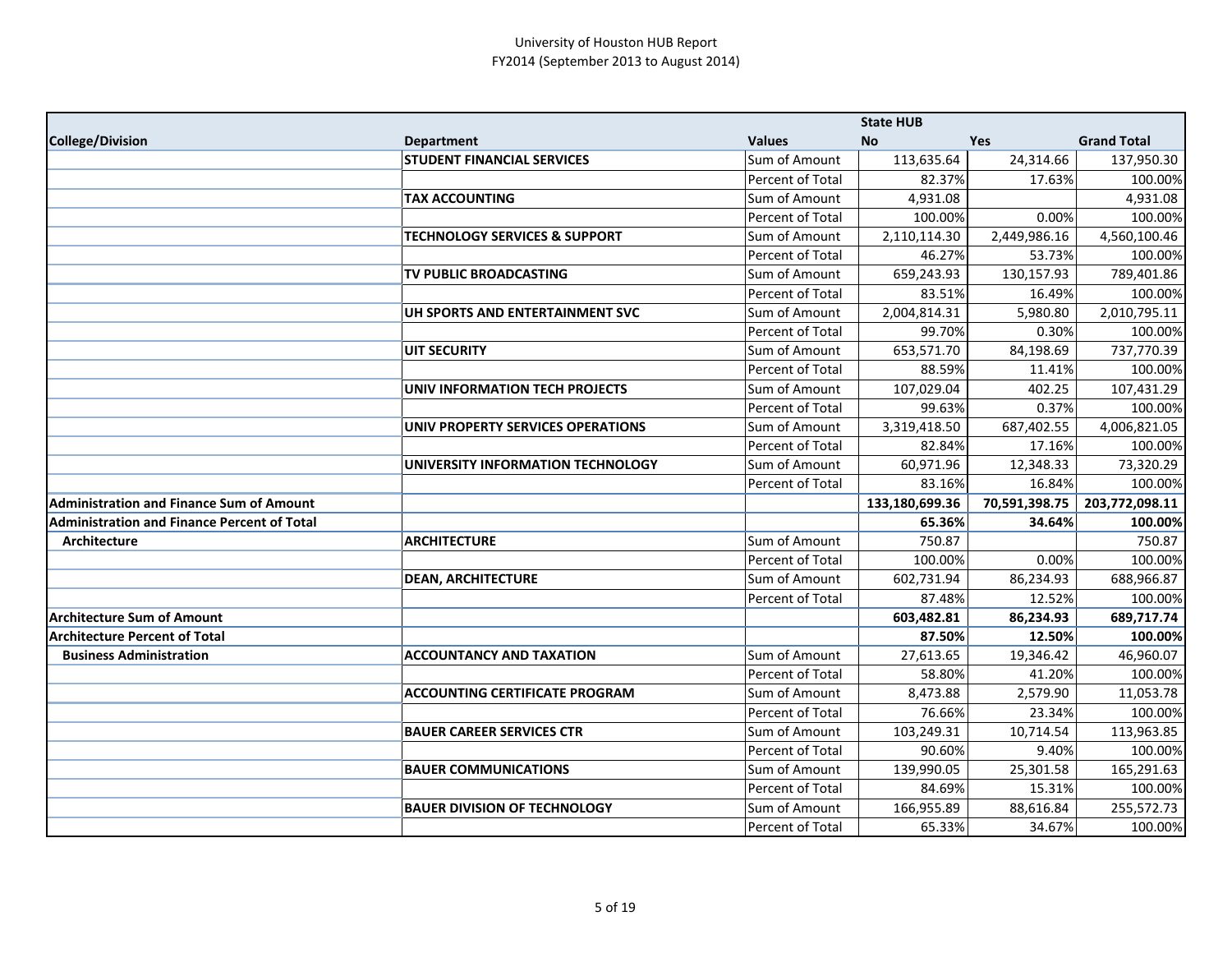|                                                 |                                              |                      | <b>State HUB</b> |            |                    |
|-------------------------------------------------|----------------------------------------------|----------------------|------------------|------------|--------------------|
| College/Division                                | <b>Department</b>                            | <b>Values</b>        | <b>No</b>        | Yes        | <b>Grand Total</b> |
|                                                 | <b>BAUER EXTERNAL RELATIONS DEPT</b>         | Sum of Amount        | 480.25           | 6,511.22   | 6,991.47           |
|                                                 |                                              | Percent of Total     | 6.87%            | 93.13%     | 100.00%            |
|                                                 | <b>BAUER GRADUATE PROFESSIONAL PROGRAMS</b>  | Sum of Amount        | 144,282.25       | 91,989.90  | 236,272.15         |
|                                                 |                                              | Percent of Total     | 61.07%           | 38.93%     | 100.00%            |
|                                                 | <b>BAUER MARKETING INITIATIVES</b>           | Sum of Amount        | 62,554.87        | 770.00     | 63,324.87          |
|                                                 |                                              | Percent of Total     | 98.78%           | 1.22%      | 100.00%            |
|                                                 | <b>DEAN'S OFFICE, BAUER COLLEGE</b>          | Sum of Amount        | 1,366,717.55     | 314,246.82 | 1,680,964.37       |
|                                                 |                                              | Percent of Total     | 81.31%           | 18.69%     | 100.00%            |
|                                                 | <b>DECISION AND INFORMATION SCIEN</b>        | Sum of Amount        | 59,860.45        | 15,278.46  | 75,138.91          |
|                                                 |                                              | Percent of Total     | 79.67%           | 20.33%     | 100.00%            |
|                                                 | <b>EXECUTIVE DEGREE PROGRAMS</b>             | Sum of Amount        | 454,778.17       | 24,980.95  | 479,759.12         |
|                                                 |                                              | Percent of Total     | 94.79%           | 5.21%      | 100.00%            |
|                                                 | <b>FINANCE-BAUER COLLEGE</b>                 | Sum of Amount        | 31,163.36        | 7,262.27   | 38,425.63          |
|                                                 |                                              | Percent of Total     | 81.10%           | 18.90%     | 100.00%            |
|                                                 | <b>INFORMATION SYSTEMS RESEARCH</b>          | Sum of Amount        | 392.99           |            | 392.99             |
|                                                 |                                              | Percent of Total     | 100.00%          | 0.00%      | 100.00%            |
|                                                 | <b>MANAGEMENT-BAUER COLLEGE</b>              | Sum of Amount        | 114,534.58       | 7,628.60   | 122,163.18         |
|                                                 |                                              | Percent of Total     | 93.76%           | 6.24%      | 100.00%            |
|                                                 | <b>MARKETING-BAUER COLLEGE</b>               | Sum of Amount        | 81,259.55        | 7,809.93   | 89,069.48          |
|                                                 |                                              | Percent of Total     | 91.23%           | 8.77%      | 100.00%            |
|                                                 | <b>SALES EXCELLENCE INSTITUTE</b>            | Sum of Amount        | 106,549.86       | 32,314.30  | 138,864.16         |
|                                                 |                                              | Percent of Total     | 76.73%           | 23.27%     | 100.00%            |
|                                                 | <b>SMALL BUSINESS DEV CENTER</b>             | Sum of Amount        | 436,164.84       | 252,963.77 | 689,128.61         |
|                                                 |                                              | Percent of Total     | 63.29%           | 36.71%     | 100.00%            |
|                                                 | <b>UNDERGRAD BUSINESS PROG</b>               | Sum of Amount        | 98,304.68        | 12,272.04  | 110,576.72         |
|                                                 |                                              | Percent of Total     | 88.90%           | 11.10%     | 100.00%            |
|                                                 | <b>WOLFF CTR FOR ENTREPRENEURSHIP</b>        | <b>Sum of Amount</b> | 22,972.49        | 7,683.97   | 30,656.46          |
|                                                 |                                              | Percent of Total     | 74.94%           | 25.06%     | 100.00%            |
| <b>Business Administration Sum of Amount</b>    |                                              |                      | 3,426,298.67     | 928,271.51 | 4,354,570.18       |
| <b>Business Administration Percent of Total</b> |                                              |                      | 78.68%           | 21.32%     | 100.00%            |
| <b>Chancellor/President</b>                     | <b>ATHLETICS IT</b>                          | Sum of Amount        | 277.61           |            | 277.61             |
|                                                 |                                              | Percent of Total     | 100.00%          | 0.00%      | 100.00%            |
|                                                 | <b>BASEBALL</b>                              | Sum of Amount        | 144,887.27       | 1,865.69   | 146,752.96         |
|                                                 |                                              | Percent of Total     | 98.73%           | 1.27%      | 100.00%            |
|                                                 | <b>COMMUNITY RELATIONS &amp; INST ACCESS</b> | Sum of Amount        | 6,031.82         | 1,353.81   | 7,385.63           |
|                                                 |                                              | Percent of Total     | 81.67%           | 18.33%     | 100.00%            |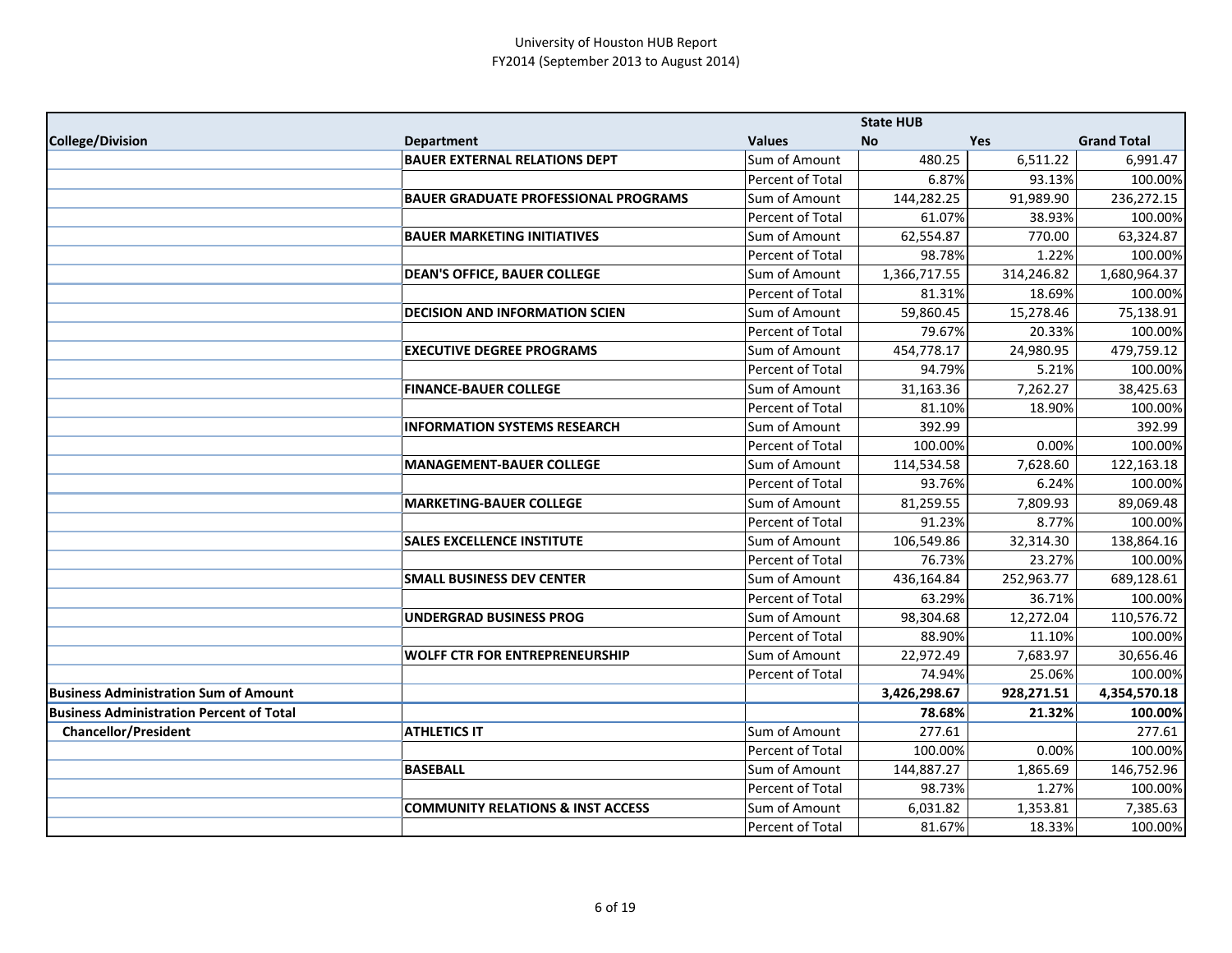|                                              |                                      |                  | <b>State HUB</b> |            |                    |
|----------------------------------------------|--------------------------------------|------------------|------------------|------------|--------------------|
| College/Division                             | <b>Department</b>                    | <b>Values</b>    | <b>No</b>        | <b>Yes</b> | <b>Grand Total</b> |
| <b>Chancellor/President</b>                  | <b>FOOTBALL</b>                      | Sum of Amount    | 798,137.23       | 85,849.14  | 883,986.37         |
|                                              |                                      | Percent of Total | 90.29%           | 9.71%      | 100.00%            |
|                                              | <b>INACTIVE MEN'S BASKETBALL</b>     | Sum of Amount    | 6,293.69         | 100.00     | 6,393.69           |
|                                              |                                      | Percent of Total | 98.44%           | 1.56%      | 100.00%            |
|                                              | <b>INTERCOLLEGIATE ATHLETICS</b>     | Sum of Amount    | 2,505,956.22     | 163,934.57 | 2,669,890.79       |
|                                              |                                      | Percent of Total | 93.86%           | 6.14%      | 100.00%            |
|                                              | <b>MEN'S BASKETBALL</b>              | Sum of Amount    | 115,019.66       | 9,492.57   | 124,512.23         |
|                                              |                                      | Percent of Total | 92.38%           | 7.62%      | 100.00%            |
|                                              | <b>MEN'S GOLF</b>                    | Sum of Amount    | 23,637.99        | 1,017.19   | 24,655.18          |
|                                              |                                      | Percent of Total | 95.87%           | 4.13%      | 100.00%            |
|                                              | <b>MEN'S TRACK AND FIELD</b>         | Sum of Amount    | 221,018.56       | 5,023.77   | 226,042.33         |
|                                              |                                      | Percent of Total | 97.78%           | 2.22%      | 100.00%            |
|                                              | OFFICE EQUAL OPPORTUNITY SRVS        | Sum of Amount    | 9,267.42         | 1,604.61   | 10,872.03          |
|                                              |                                      | Percent of Total | 85.24%           | 14.76%     | 100.00%            |
|                                              | <b>OFFICE OF SPECIAL EVENTS</b>      | Sum of Amount    | 307,716.78       | 30,575.78  | 338,292.56         |
|                                              |                                      | Percent of Total | 90.96%           | 9.04%      | 100.00%            |
|                                              | <b>PRESIDENT</b>                     | Sum of Amount    | 97,445.37        | 23,614.40  | 121,059.77         |
|                                              |                                      | Percent of Total | 80.49%           | 19.51%     | 100.00%            |
|                                              | <b>STAFF COUNCIL</b>                 | Sum of Amount    | 11,881.74        | 9,882.42   | 21,764.16          |
|                                              |                                      | Percent of Total | 54.59%           | 45.41%     | 100.00%            |
|                                              | <b>WOMEN'S BASKETBALL</b>            | Sum of Amount    | 59,018.17        | 2,934.89   | 61,953.06          |
|                                              |                                      | Percent of Total | 95.26%           | 4.74%      | 100.00%            |
|                                              | <b>WOMEN'S SOCCER</b>                | Sum of Amount    | 39,812.49        | 686.64     | 40,499.13          |
|                                              |                                      | Percent of Total | 98.30%           | 1.70%      | 100.00%            |
|                                              | <b>WOMEN'S SOFTBALL</b>              | Sum of Amount    | 69,840.09        | 380.44     | 70,220.53          |
|                                              |                                      | Percent of Total | 99.46%           | 0.54%      | 100.00%            |
|                                              | <b>WOMEN'S SWIMMING &amp; DIVING</b> | Sum of Amount    | 44,443.24        | 1,357.16   | 45,800.40          |
|                                              |                                      | Percent of Total | 97.04%           | 2.96%      | 100.00%            |
|                                              | <b>WOMEN'S TENNIS</b>                | Sum of Amount    | 20,000.74        | 32.37      | 20,033.11          |
|                                              |                                      | Percent of Total | 99.84%           | 0.16%      | 100.00%            |
|                                              | <b>WOMEN'S TRACK AND FIELD</b>       | Sum of Amount    | 75.00            |            | 75.00              |
|                                              |                                      | Percent of Total | 100.00%          | 0.00%      | 100.00%            |
|                                              | <b>WOMEN'S VOLLEYBALL</b>            | Sum of Amount    | 42,728.94        | 258.75     | 42,987.69          |
|                                              |                                      | Percent of Total | 99.40%           | 0.60%      | 100.00%            |
| <b>Chancellor/President Sum of Amount</b>    |                                      |                  | 4,523,490.03     | 339,964.20 | 4,863,454.23       |
| <b>Chancellor/President Percent of Total</b> |                                      |                  | 93.01%           | 6.99%      | 100.00%            |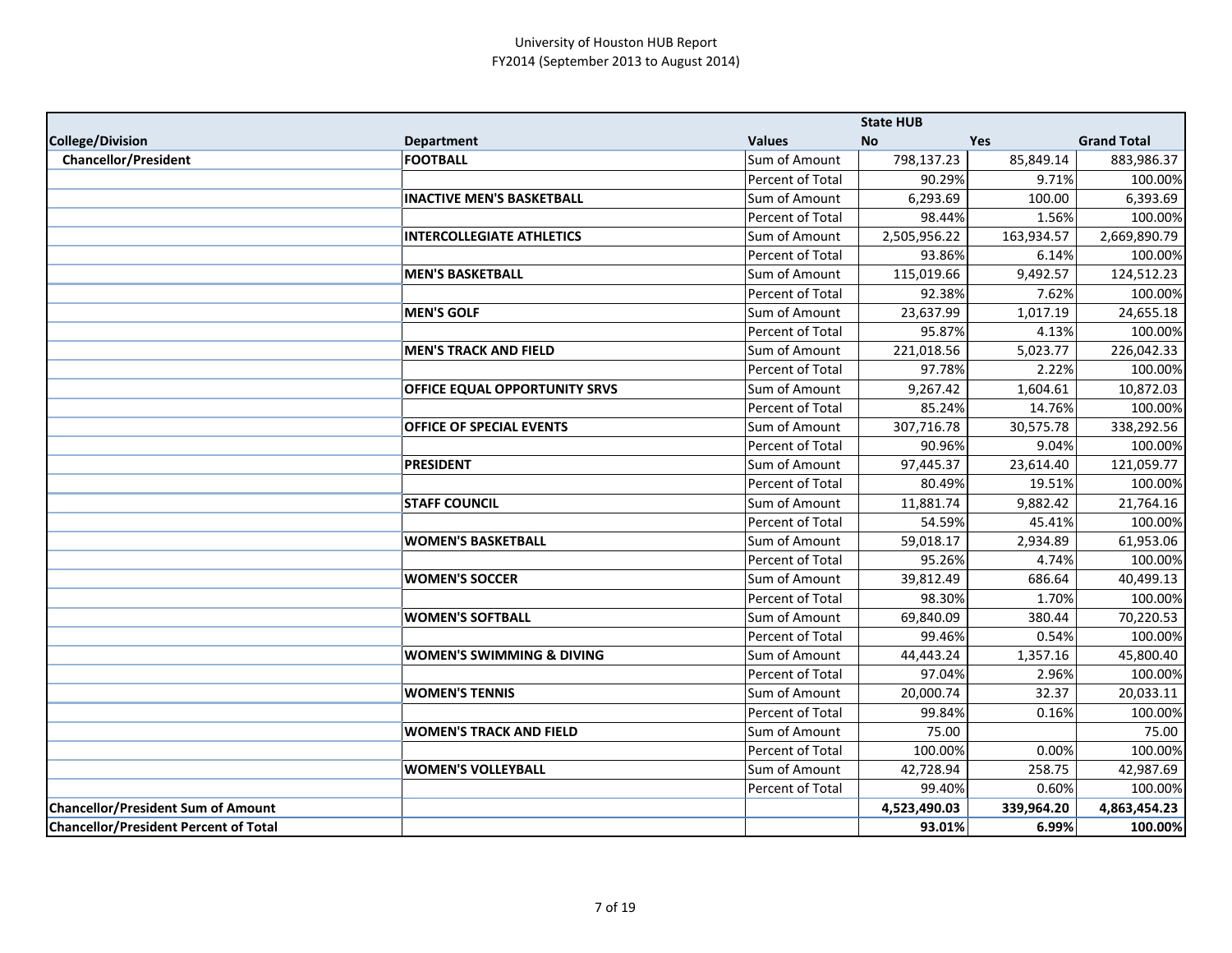|                                   |                                                  |                  | <b>State HUB</b> |            |                    |
|-----------------------------------|--------------------------------------------------|------------------|------------------|------------|--------------------|
| <b>College/Division</b>           | <b>Department</b>                                | <b>Values</b>    | <b>No</b>        | Yes        | <b>Grand Total</b> |
| <b>Education</b>                  | <b>ASIAN AMERICAN STUDIES</b>                    | Sum of Amount    | 13,892.33        | 6,397.48   | 20,289.81          |
|                                   |                                                  | Percent of Total | 68.47%           | 31.53%     | 100.00%            |
|                                   | <b>CENTER FOR INFO TECH IN EDUCATION</b>         | Sum of Amount    | 100,955.61       | 113,735.23 | 214,690.84         |
|                                   |                                                  | Percent of Total | 47.02%           | 52.98%     | 100.00%            |
|                                   | <b>CHARTER SCHOOL</b>                            | Sum of Amount    | 136,349.11       | 18,948.57  | 155,297.68         |
|                                   |                                                  | Percent of Total | 87.80%           | 12.20%     | 100.00%            |
|                                   | <b>CONSISTENCY MGMT &amp; COOP DISCIP</b>        | Sum of Amount    | 17,707.81        | 5,503.85   | 23,211.66          |
|                                   |                                                  | Percent of Total | 76.29%           | 23.71%     | 100.00%            |
|                                   | <b>CURRICULUM AND INSTRUCTION</b>                | Sum of Amount    | 355,581.87       | 16,349.15  | 371,931.02         |
|                                   |                                                  | Percent of Total | 95.60%           | 4.40%      | 100.00%            |
|                                   | <b>DEAN, EDUCATION</b>                           | Sum of Amount    | 355,075.91       | 78,659.89  | 433,735.80         |
|                                   |                                                  | Percent of Total | 81.86%           | 18.14%     | 100.00%            |
|                                   | <b>EDUC EFFECTIVENESS &amp; OUTREACH</b>         | Sum of Amount    | 756.67           |            | 756.67             |
|                                   |                                                  | Percent of Total | 100.00%          | 0.00%      | 100.00%            |
|                                   | <b>EDUCATIONAL PSYCHOLOGY</b>                    | Sum of Amount    | 164,021.55       | 43,170.30  | 207,191.85         |
|                                   |                                                  | Percent of Total | 79.16%           | 20.84%     | 100.00%            |
|                                   | <b>INSTITUTE FOR URBAN EDUCATION</b>             | Sum of Amount    | 2,289.98         | 669.06     | 2,959.04           |
|                                   |                                                  | Percent of Total | 77.39%           | 22.61%     | 100.00%            |
| <b>Education Sum of Amount</b>    |                                                  |                  | 1,146,630.84     | 283,433.53 | 1,430,064.37       |
| <b>Education Percent of Total</b> |                                                  |                  | 80.18%           | 19.82%     | 100.00%            |
| <b>Engineering</b>                | <b>BIOMEDICAL ENGINEERING</b>                    | Sum of Amount    | 1,645,277.68     | 18,658.34  | 1,663,936.02       |
|                                   |                                                  | Percent of Total | 98.88%           | 1.12%      | 100.00%            |
|                                   | <b>CHEMICAL ENGINEERING</b>                      | Sum of Amount    | 1,606,569.03     | 276,194.63 | 1,882,763.66       |
|                                   |                                                  | Percent of Total | 85.33%           | 14.67%     | 100.00%            |
|                                   | <b>CIVIL ENGINEERING</b>                         | Sum of Amount    | 1,952,855.76     | 52,190.93  | 2,005,046.69       |
|                                   |                                                  | Percent of Total | 97.40%           | 2.60%      | 100.00%            |
|                                   | <b>COMPOSITE ENGR APPLICATIONS CT</b>            | Sum of Amount    | 5,844.50         | 56.87      | 5,901.37           |
|                                   |                                                  | Percent of Total | 99.04%           | 0.96%      | 100.00%            |
|                                   | <b>COOPERATIVE ENGINEERING</b>                   | Sum of Amount    | 2.91             |            | 2.91               |
|                                   |                                                  | Percent of Total | 100.00%          | 0.00%      | 100.00%            |
|                                   | <b>CTR FOR INNOVATIVE GROUTING</b>               | Sum of Amount    | 60,017.92        | 80.26      | 60,098.18          |
|                                   |                                                  | Percent of Total | 99.87%           | 0.13%      | 100.00%            |
|                                   | <b>CTR FOR NEURO-ENG &amp; COGNITIVE SCIENCE</b> | Sum of Amount    | 419.06           |            | 419.06             |
|                                   |                                                  | Percent of Total | 100.00%          | 0.00%      | 100.00%            |
|                                   | <b>DEAN, ENGINEERING</b>                         | Sum of Amount    | 991,582.14       | 109,485.38 | 1,101,067.52       |
|                                   |                                                  | Percent of Total | 90.06%           | 9.94%      | 100.00%            |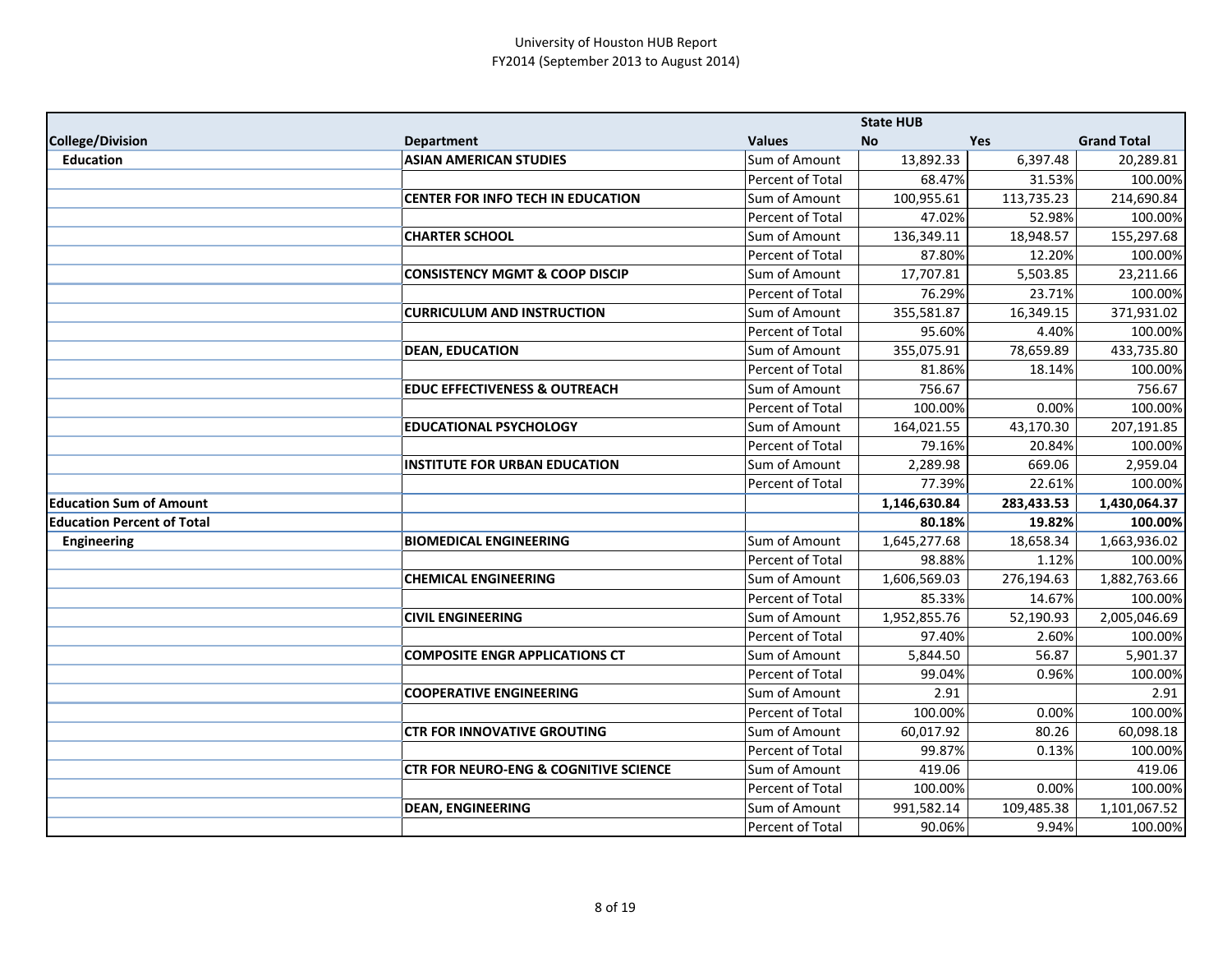|                                        |                                            |                                   | <b>State HUB</b>   |                  |                     |
|----------------------------------------|--------------------------------------------|-----------------------------------|--------------------|------------------|---------------------|
| College/Division                       | <b>Department</b>                          | <b>Values</b>                     | <b>No</b>          | Yes              | <b>Grand Total</b>  |
|                                        | <b>ELECTRICAL ENGINEERING</b>              | Sum of Amount                     | 2,013,560.43       | 102,007.41       | 2,115,567.84        |
|                                        |                                            | Percent of Total                  | 95.18%             | 4.82%            | 100.00%             |
|                                        | <b>ENGINEERING SERVICES</b>                | Sum of Amount                     | 49,229.18          | 6,035.78         | 55,264.96           |
|                                        |                                            | Percent of Total                  | 89.08%             | 10.92%           | 100.00%             |
|                                        | <b>INDUSTRIAL ENGINEERING</b>              | Sum of Amount                     | 89,412.31          | 95,742.70        | 185,155.01          |
|                                        |                                            | Percent of Total                  | 48.29%             | 51.71%           | 100.00%             |
|                                        | <b>INTEGRATED BIO &amp; NANO SYSTEM</b>    | Sum of Amount                     | 5,303.19           | 461.01           | 5,764.20            |
|                                        |                                            | Percent of Total                  | 92.00%             | 8.00%            | 100.00%             |
|                                        | <b>MECHANICAL ENGINEERING</b>              | Sum of Amount                     | 1,162,462.41       | 468,576.28       | 1,631,038.69        |
|                                        |                                            | Percent of Total                  | 71.27%             | 28.73%           | 100.00%             |
|                                        | <b>NATL CTR FOR AIRBORNE LASER MAPPING</b> | Sum of Amount                     | 129,563.40         | 8,109.14         | 137,672.54          |
|                                        |                                            | Percent of Total                  | 94.11%             | 5.89%            | 100.00%             |
|                                        | TX HURRICANE CTR INVT TECH                 | Sum of Amount                     | 372.96             |                  | 372.96              |
|                                        |                                            | Percent of Total                  | 100.00%            | 0.00%            | 100.00%             |
|                                        | <b>WIND ENERGY CENTER</b>                  | Sum of Amount                     | 77,002.62          | 1,156.74         | 78,159.36           |
|                                        |                                            | Percent of Total                  | 98.52%             | 1.48%            | 100.00%             |
| <b>Engineering Sum of Amount</b>       |                                            |                                   | 9,789,475.50       | 1,138,755.47     | 10,928,230.97       |
| <b>Engineering Percent of Total</b>    |                                            |                                   | 89.58%             | 10.42%           | 100.00%             |
|                                        |                                            |                                   |                    |                  |                     |
| <b>Graduate College of Social Work</b> | <b>ADMISSIONS-GCSW</b>                     | Sum of Amount                     | 22,742.82          | 2,121.48         | 24,864.30           |
|                                        |                                            | Percent of Total                  | 91.47%             | 8.53%            | 100.00%             |
|                                        | <b>ALUMNI &amp; CAREER SERVICES</b>        | Sum of Amount                     | 3,470.38           | 1,686.70         | 5,157.08            |
|                                        |                                            | Percent of Total                  | 67.29%             | 32.71%           | 100.00%             |
|                                        | <b>AMERICAN HUMANICS</b>                   | Sum of Amount                     | 2,930.83           | 788.62           | 3,719.45            |
|                                        |                                            | Percent of Total                  | 78.80%             | 21.20%           | 100.00%             |
|                                        | <b>CHILD &amp; FAMILY CENTER</b>           | Sum of Amount                     | 24,087.25          | 9,396.94         | 33,484.19           |
|                                        |                                            | Percent of Total                  | 71.94%             | 28.06%           | 100.00%             |
|                                        | <b>CTR DRUG &amp; SOCIAL POLICY RESRC</b>  | Sum of Amount                     | 368.14             | 2,074.00         | 2,442.14            |
|                                        |                                            | Percent of Total                  | 15.07%             | 84.93%           | 100.00%             |
|                                        | <b>CTR FOR HEALTH EQUITY &amp; EVAL</b>    | Sum of Amount                     | 4,261.03           | 34.91            | 4,295.94            |
|                                        |                                            | Percent of Total                  | 99.19%             | 0.81%            | 100.00%             |
|                                        | <b>DEAN, SOCIAL WORK</b>                   | Sum of Amount                     | 85,349.30          | 15,466.82        | 100,816.12          |
|                                        |                                            | Percent of Total                  | 84.66%             | 15.34%           | 100.00%             |
|                                        | <b>DEVELOPMENT-GCSW</b>                    | Sum of Amount                     | 871.11             | 838.29           | 1,709.40            |
|                                        |                                            | Percent of Total                  | 50.96%             | 49.04%           | 100.00%             |
|                                        | <b>FIELD OFFICE</b>                        | Sum of Amount<br>Percent of Total | 2,953.58<br>76.03% | 931.06<br>23.97% | 3,884.64<br>100.00% |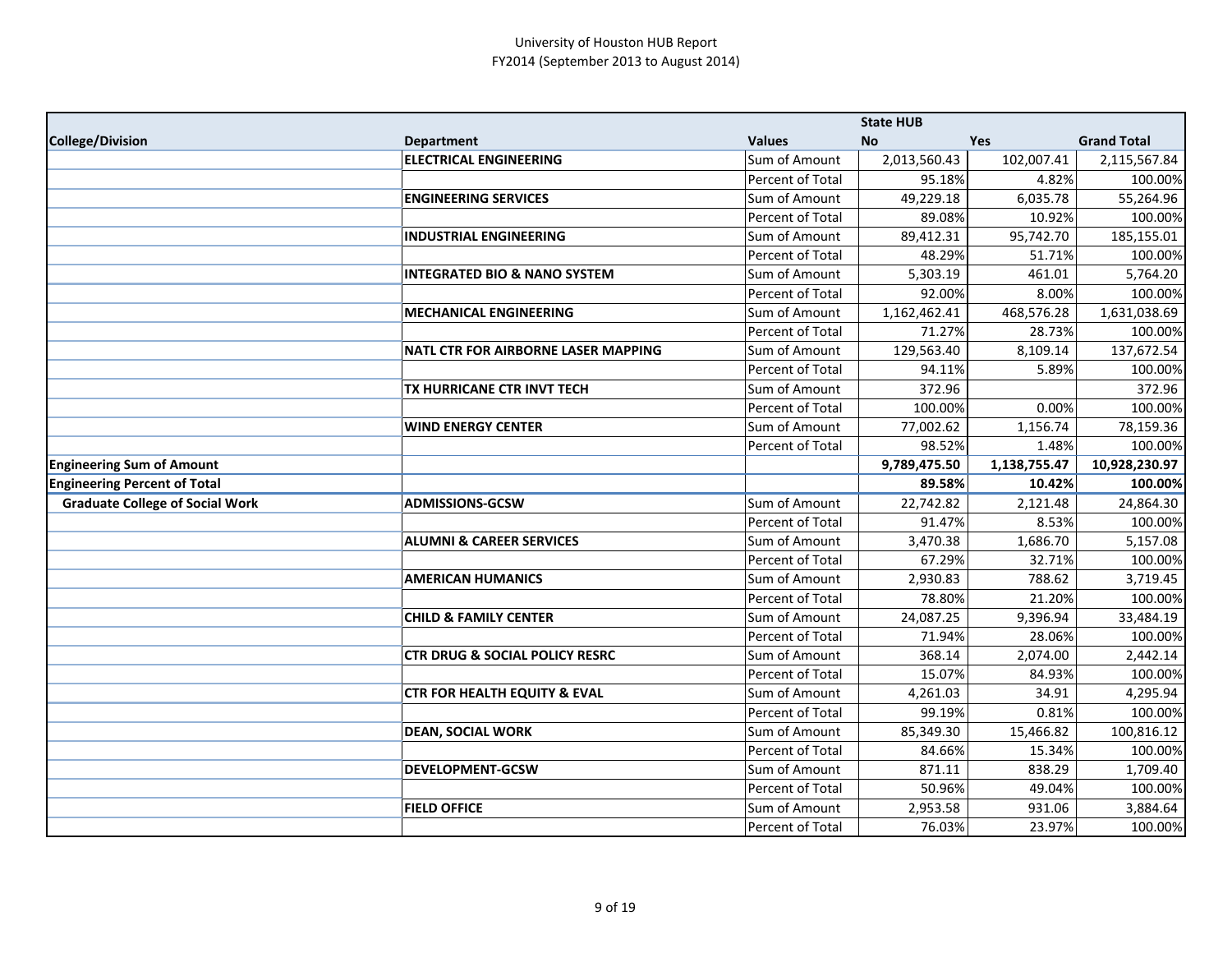|                                                         |                                           |                  | <b>State HUB</b> |            |                    |
|---------------------------------------------------------|-------------------------------------------|------------------|------------------|------------|--------------------|
| <b>College/Division</b>                                 | <b>Department</b>                         | <b>Values</b>    | <b>No</b>        | Yes        | <b>Grand Total</b> |
|                                                         | <b>GCSW INFORMATION TECHNOLOGY</b>        | Sum of Amount    | 31,191.68        | 8,436.63   | 39,628.31          |
|                                                         |                                           | Percent of Total | 78.71%           | 21.29%     | 100.00%            |
|                                                         | <b>GCSW STUDENT SERVICES</b>              | Sum of Amount    |                  | 467.26     | 467.26             |
|                                                         |                                           | Percent of Total | 0.00%            | 100.00%    | 100.00%            |
|                                                         | <b>GULEN INSTITUTE</b>                    | Sum of Amount    | 4,568.78         |            | 4,568.78           |
|                                                         |                                           | Percent of Total | 100.00%          | 0.00%      | 100.00%            |
|                                                         | <b>LEARNING CENTER</b>                    | Sum of Amount    | 753.75           | 1,770.00   | 2,523.75           |
|                                                         |                                           | Percent of Total | 29.87%           | 70.13%     | 100.00%            |
|                                                         | OFFICE OF COMMUNITY PROJECTS              | Sum of Amount    | 1,733.46         | 1,779.93   | 3,513.39           |
|                                                         |                                           | Percent of Total | 49.34%           | 50.66%     | 100.00%            |
|                                                         | <b>PHD PROGRAM</b>                        | Sum of Amount    | 1,029.13         | 1,048.31   | 2,077.44           |
|                                                         |                                           | Percent of Total | 49.54%           | 50.46%     | 100.00%            |
| <b>Graduate College of Social Work Sum of Amount</b>    |                                           |                  | 186,311.24       | 46,840.95  | 233,152.19         |
| <b>Graduate College of Social Work Percent of Total</b> |                                           |                  | 79.91%           | 20.09%     | 100.00%            |
| <b>Honors College</b>                                   | <b>DEAN, HONORS COLLEGE</b>               | Sum of Amount    | 322,874.44       | 24,835.21  | 347,709.65         |
|                                                         |                                           | Percent of Total | 92.86%           | 7.14%      | 100.00%            |
|                                                         | <b>FORENSICS PROGRAM</b>                  | Sum of Amount    | 15,931.10        | 743.41     | 16,674.51          |
|                                                         |                                           | Percent of Total | 95.54%           | 4.46%      | 100.00%            |
|                                                         | <b>HOUSTON TEACHERS INSTITUTE</b>         | Sum of Amount    | 9,279.24         |            | 9,279.24           |
|                                                         |                                           | Percent of Total | 100.00%          | 0.00%      | 100.00%            |
| Honors College Sum of Amount                            |                                           |                  | 348,084.78       | 25,578.62  | 373,663.40         |
| Honors College Percent of Total                         |                                           |                  | 93.15%           | 6.85%      | 100.00%            |
| <b>Hotel and Restaurant Management</b>                  | <b>DEAN, HOTEL &amp; RESTAURANT MANAG</b> | Sum of Amount    | 104,885.95       | 3,124.77   | 108,010.72         |
|                                                         |                                           | Percent of Total | 97.11%           | 2.89%      | 100.00%            |
|                                                         | HOTEL AND RESTAURANT MANAGEMENT           | Sum of Amount    | 1,955,773.47     | 597,443.25 | 2,553,216.72       |
|                                                         |                                           | Percent of Total | 76.60%           | 23.40%     | 100.00%            |
| <b>Hotel and Restaurant Management Sum of Amount</b>    |                                           |                  | 2,060,659.42     | 600,568.02 | 2,661,227.44       |
| <b>Hotel and Restaurant Management Percent of Total</b> |                                           |                  | 77.43%           | 22.57%     | 100.00%            |
| <b>Law Center</b>                                       | <b>ASSOCIATE DEAN, LAW</b>                | Sum of Amount    | 156.58           | 2,191.13   | 2,347.71           |
|                                                         |                                           | Percent of Total | 6.67%            | 93.33%     | 100.00%            |
|                                                         | <b>BLAKELEY INSTITUTE</b>                 | Sum of Amount    | 17,664.92        | 3,011.46   | 20,676.38          |
|                                                         |                                           | Percent of Total | 85.44%           | 14.56%     | 100.00%            |
|                                                         | <b>BUSINESS SERVICES, LAW</b>             | Sum of Amount    | 209,731.00       | 55,449.68  | 265,180.68         |
|                                                         |                                           | Percent of Total | 79.09%           | 20.91%     | 100.00%            |
|                                                         | <b>CAREER SERVICES, LAW</b>               | Sum of Amount    | 42,597.51        | 6,115.18   | 48,712.69          |
|                                                         |                                           | Percent of Total | 87.45%           | 12.55%     | 100.00%            |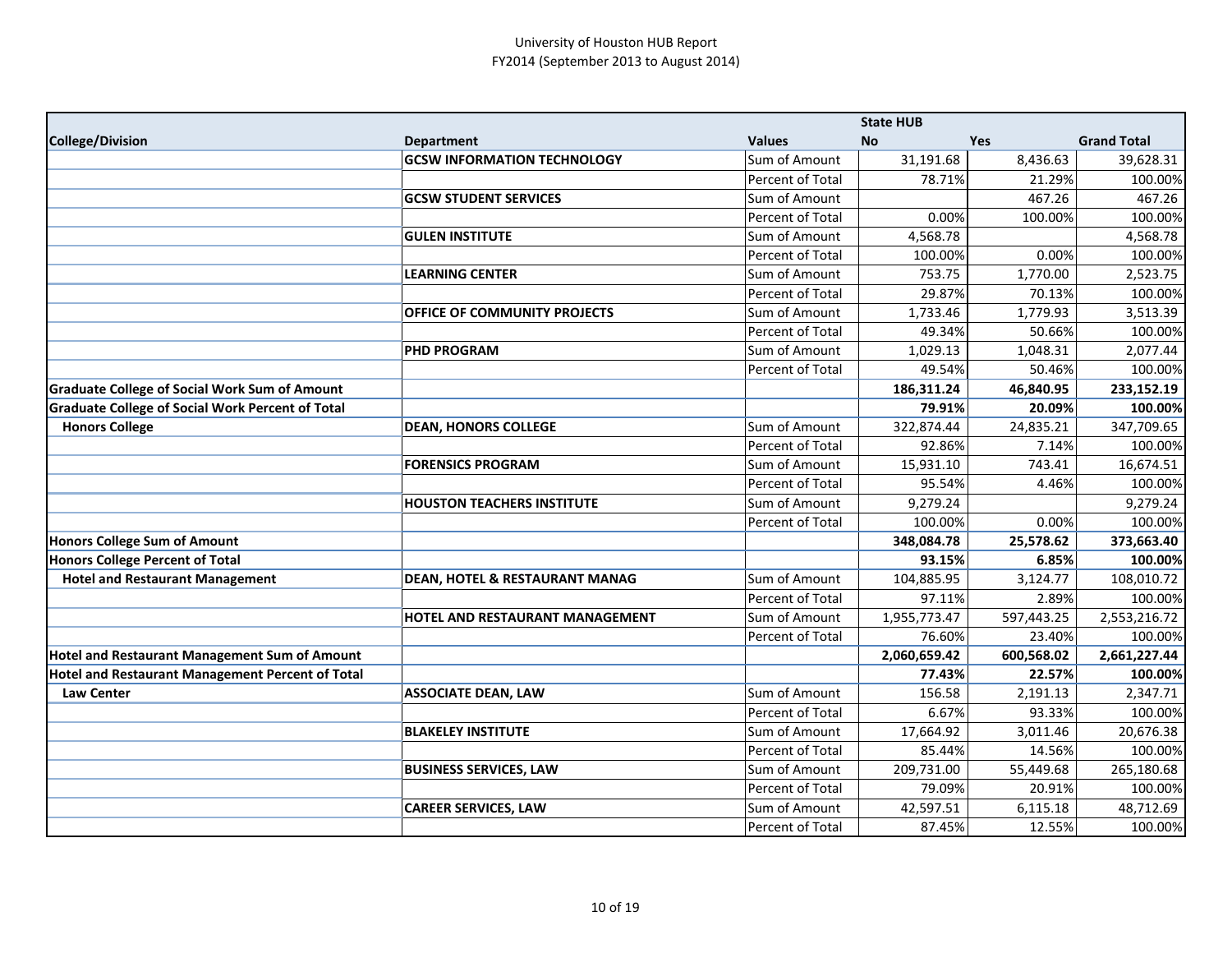|                         |                                                |                  | <b>State HUB</b> |           |                    |
|-------------------------|------------------------------------------------|------------------|------------------|-----------|--------------------|
| <b>College/Division</b> | <b>Department</b>                              | <b>Values</b>    | <b>No</b>        | Yes       | <b>Grand Total</b> |
| <b>Law Center</b>       | <b>CENTER PROGRAMS, LAW</b>                    | Sum of Amount    | 326.78           |           | 326.78             |
|                         |                                                | Percent of Total | 100.00%          | 0.00%     | 100.00%            |
|                         | <b>CHAIRS AND PROFESSORSHIPS, LAW</b>          | Sum of Amount    | 221.12           | 214.35    | 435.47             |
|                         |                                                | Percent of Total | 50.78%           | 49.22%    | 100.00%            |
|                         | <b>CHILDREN, LAW &amp; POLICY</b>              | Sum of Amount    | 437.22           |           | 437.22             |
|                         |                                                | Percent of Total | 100.00%          | 0.00%     | 100.00%            |
|                         | <b>DEAN, LAW</b>                               | Sum of Amount    | 30,981.06        | 1,561.93  | 32,542.99          |
|                         |                                                | Percent of Total | 95.20%           | 4.80%     | 100.00%            |
|                         | <b>EXTERNAL AFFAIRS, LAW</b>                   | Sum of Amount    | 9,817.38         | 6,060.42  | 15,877.80          |
|                         |                                                | Percent of Total | 61.83%           | 38.17%    | 100.00%            |
|                         | <b>FACILITIES, LAW</b>                         | Sum of Amount    | 77,388.77        | 39,787.67 | 117,176.44         |
|                         |                                                | Percent of Total | 66.04%           | 33.96%    | 100.00%            |
|                         | <b>FACULTY SUPPORT LAW</b>                     | Sum of Amount    | 28,514.04        | 20,091.88 | 48,605.92          |
|                         |                                                | Percent of Total | 58.66%           | 41.34%    | 100.00%            |
|                         | <b>HEALTH LAW &amp; POLICY INSTITUTE</b>       | Sum of Amount    | 12,930.18        | 9,220.87  | 22,151.05          |
|                         |                                                | Percent of Total | 58.37%           | 41.63%    | 100.00%            |
|                         | <b>INST OF HIGHER EDU &amp; GOVERNANCE LAW</b> | Sum of Amount    | 1,539.31         | 559.16    | 2,098.47           |
|                         |                                                | Percent of Total | 73.35%           | 26.65%    | 100.00%            |
|                         | <b>LAW</b>                                     | Sum of Amount    | 30,706.62        |           | 30,706.62          |
|                         |                                                | Percent of Total | 100.00%          | 0.00%     | 100.00%            |
|                         | <b>LAW FOUNDATION</b>                          | Sum of Amount    | 209.17           |           | 209.17             |
|                         |                                                | Percent of Total | 100.00%          | 0.00%     | 100.00%            |
|                         | <b>LAW INFORMATION TECHNOLOGY</b>              | Sum of Amount    | 78,546.94        | 49,868.45 | 128,415.39         |
|                         |                                                | Percent of Total | 61.17%           | 38.83%    | 100.00%            |
|                         | <b>LAW LIBRARY</b>                             | Sum of Amount    | 349,432.49       | 3,773.09  | 353,205.58         |
|                         |                                                | Percent of Total | 98.93%           | 1.07%     | 100.00%            |
|                         | LEGAL AID CLINIC, LAW                          | Sum of Amount    | 6,821.47         | 4,216.73  | 11,038.20          |
|                         |                                                | Percent of Total | 61.80%           | 38.20%    | 100.00%            |
|                         | <b>LEGAL RESEARCH &amp; WRITING, LAW</b>       | Sum of Amount    | 9,785.00         | 5,526.25  | 15,311.25          |
|                         |                                                | Percent of Total | 63.91%           | 36.09%    | 100.00%            |
|                         | NORTH AMERICAN CONSORTIUM OF LEGAL EDU         | Sum of Amount    | 170.65           |           | 170.65             |
|                         |                                                | Percent of Total | 100.00%          | 0.00%     | 100.00%            |
|                         | <b>PUBLIC RELS &amp; MARKETING, LAW</b>        | Sum of Amount    | 111,900.15       | 444.04    | 112,344.19         |
|                         |                                                | Percent of Total | 99.60%           | 0.40%     | 100.00%            |
|                         | <b>STUDENT ORGANIZATION, LAW</b>               | Sum of Amount    | 25,022.62        | 2,124.18  | 27,146.80          |
|                         |                                                | Percent of Total | 92.18%           | 7.82%     | 100.00%            |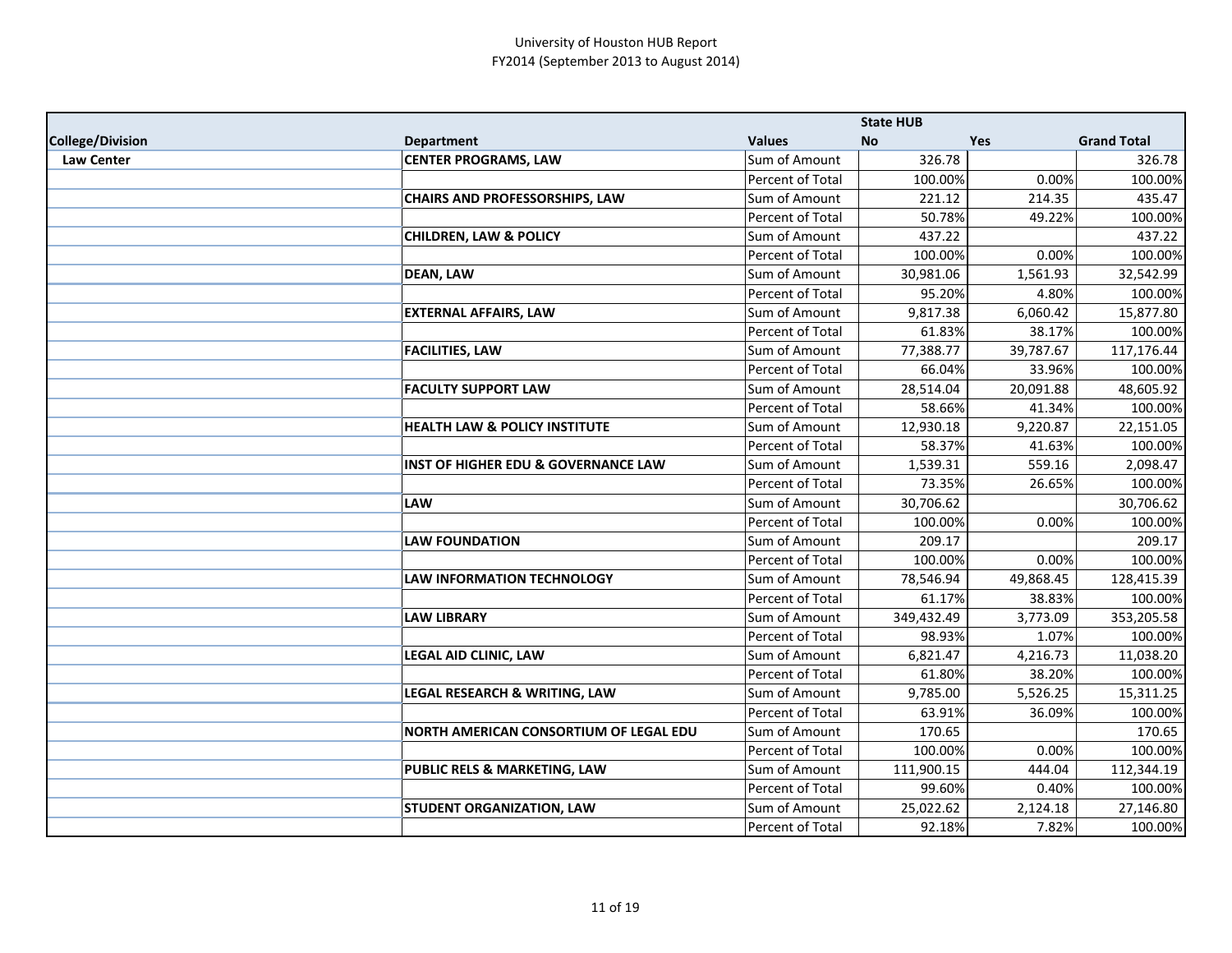|                                         |                                         |                  | <b>State HUB</b> |            |                    |
|-----------------------------------------|-----------------------------------------|------------------|------------------|------------|--------------------|
| College/Division                        | <b>Department</b>                       | <b>Values</b>    | <b>No</b>        | <b>Yes</b> | <b>Grand Total</b> |
| <b>Law Center</b>                       | <b>STUDENT SERVICES, LAW</b>            | Sum of Amount    | 83,427.20        | 21,246.68  | 104,673.88         |
|                                         |                                         | Percent of Total | 79.70%           | 20.30%     | 100.00%            |
| <b>Law Center Sum of Amount</b>         |                                         |                  | 1,128,328.18     | 231,463.15 | 1,359,791.33       |
| <b>Law Center Percent of Total</b>      |                                         |                  | 82.98%           | 17.02%     | 100.00%            |
| <b>Liberal Arts and Social Sciences</b> | <b>AEROSPACE STUDIES</b>                | Sum of Amount    | 12,882.72        | 9,645.98   | 22,528.70          |
|                                         |                                         | Percent of Total | 57.18%           | 42.82%     | 100.00%            |
|                                         | <b>AFRICAN-AMERICAN STUDIES</b>         | Sum of Amount    | 24,069.88        | 21,320.85  | 45,390.73          |
|                                         |                                         | Percent of Total | 53.03%           | 46.97%     | 100.00%            |
|                                         | <b>ART</b>                              | Sum of Amount    | 170,712.32       | 29,399.99  | 200,112.31         |
|                                         |                                         | Percent of Total | 85.31%           | 14.69%     | 100.00%            |
|                                         | <b>ARTE PUBLICO</b>                     | Sum of Amount    | 503,445.45       | 4,475.92   | 507,921.37         |
|                                         |                                         | Percent of Total | 99.12%           | 0.88%      | 100.00%            |
|                                         | <b>BAND</b>                             | Sum of Amount    | 175,050.09       | 12,172.62  | 187,222.71         |
|                                         |                                         | Percent of Total | 93.50%           | 6.50%      | 100.00%            |
|                                         | <b>BLAFFER GALLERY</b>                  | Sum of Amount    | 240,685.14       | 9,976.69   | 250,661.83         |
|                                         |                                         | Percent of Total | 96.02%           | 3.98%      | 100.00%            |
|                                         | <b>CENTER FOR PUBLIC HISTORY</b>        | Sum of Amount    | 38,535.39        | 2,849.45   | 41,384.84          |
|                                         |                                         | Percent of Total | 93.11%           | 6.89%      | 100.00%            |
|                                         | <b>CENTER FOR PUBLIC POLICY</b>         | Sum of Amount    | 102,830.05       | 17,459.34  | 120,289.39         |
|                                         |                                         | Percent of Total | 85.49%           | 14.51%     | 100.00%            |
|                                         | <b>COMMUNICATION</b>                    | Sum of Amount    | 171,001.79       | 25,893.70  | 196,895.49         |
|                                         |                                         | Percent of Total | 86.85%           | 13.15%     | 100.00%            |
|                                         | <b>COMMUNICATIONS DISORDERS</b>         | Sum of Amount    | 298,619.54       | 5,979.23   | 304,598.77         |
|                                         |                                         | Percent of Total | 98.04%           | 1.96%      | 100.00%            |
|                                         | <b>COMPARATIVE CULTURAL STUDIES</b>     | Sum of Amount    | 33,547.15        | 5,797.36   | 39,344.51          |
|                                         |                                         | Percent of Total | 85.27%           | 14.73%     | 100.00%            |
|                                         | <b>CTR NEURO AND BIOMECH RESEARCH</b>   | Sum of Amount    | 38,669.00        |            | 38,669.00          |
|                                         |                                         | Percent of Total | 100.00%          | 0.00%      | 100.00%            |
|                                         | <b>CWMCA CENTER FOR THE ARTS</b>        | Sum of Amount    | 313,548.69       | 5,366.75   | 318,915.44         |
|                                         |                                         | Percent of Total | 98.32%           | 1.68%      | 100.00%            |
|                                         | <b>DEAN, LIBERAL ARTS &amp; SOC SCI</b> | Sum of Amount    | 929,999.56       | 23,584.30  | 953,583.86         |
|                                         |                                         | Percent of Total | 97.53%           | 2.47%      | 100.00%            |
|                                         | <b>ECONOMICS</b>                        | Sum of Amount    | 66,250.83        | 25,006.43  | 91,257.26          |
|                                         |                                         | Percent of Total | 72.60%           | 27.40%     | 100.00%            |
|                                         | <b>ENGLISH</b>                          | Sum of Amount    | 344,937.87       | 35,083.52  | 380,021.39         |
|                                         |                                         | Percent of Total | 90.77%           | 9.23%      | 100.00%            |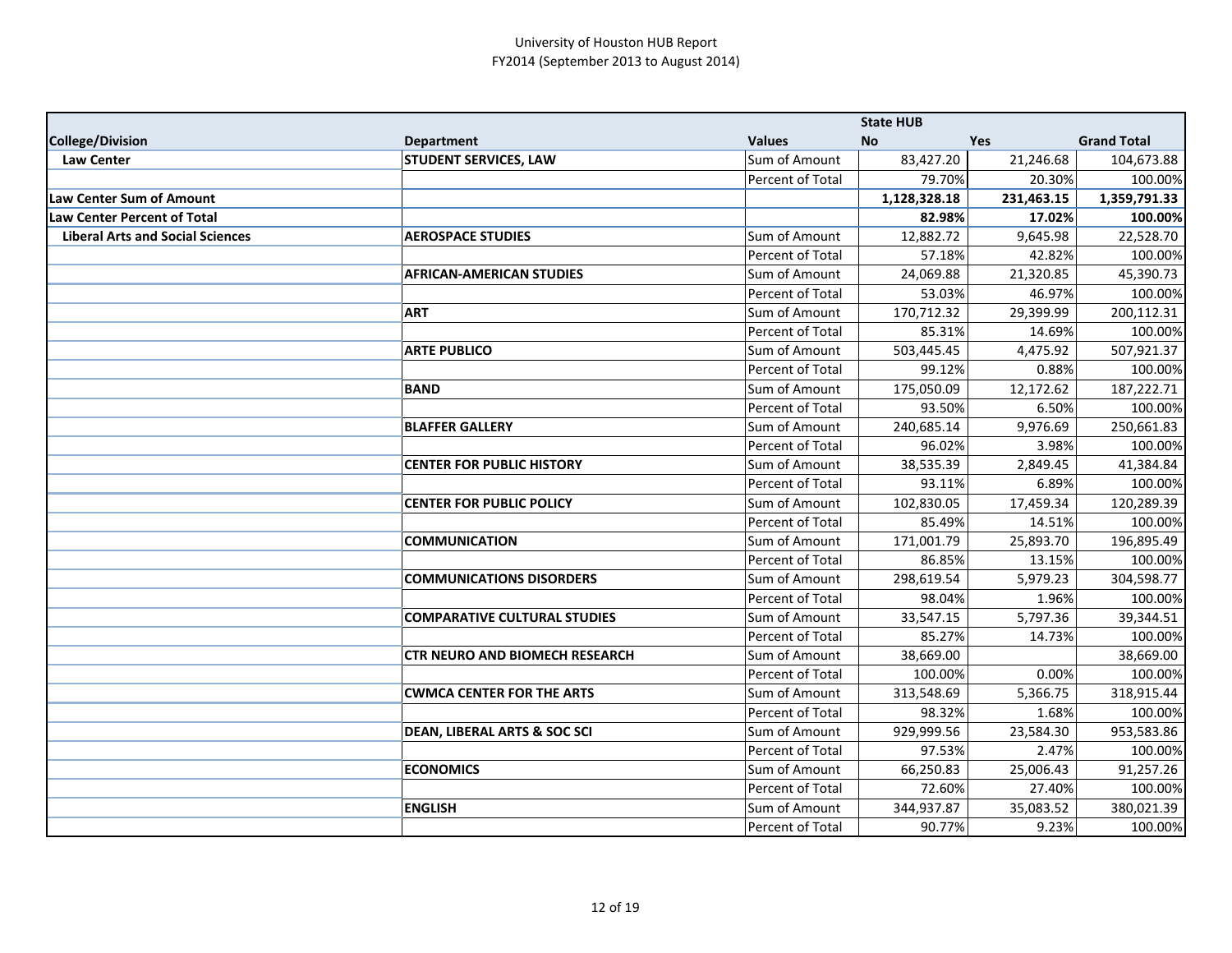|                                                       |                                       |                  | <b>State HUB</b> |            |                    |
|-------------------------------------------------------|---------------------------------------|------------------|------------------|------------|--------------------|
| <b>College/Division</b>                               | <b>Department</b>                     | <b>Values</b>    | <b>No</b>        | <b>Yes</b> | <b>Grand Total</b> |
|                                                       | <b>HEALTH AND HUMAN PERFORMANCE</b>   | Sum of Amount    | 438,861.73       | 25,276.03  | 464,137.76         |
|                                                       |                                       | Percent of Total | 94.55%           | 5.45%      | 100.00%            |
|                                                       | <b>HISPANIC STUDIES</b>               | Sum of Amount    | 29,380.44        | 43,614.86  | 72,995.30          |
|                                                       |                                       | Percent of Total | 40.25%           | 59.75%     | 100.00%            |
|                                                       | <b>HISTORY</b>                        | Sum of Amount    | 47,279.94        | 5,613.26   | 52,893.20          |
|                                                       |                                       | Percent of Total | 89.39%           | 10.61%     | 100.00%            |
|                                                       | <b>MEXICAN-AMERICAN STUDIES</b>       | Sum of Amount    | 48,342.80        | 14,694.31  | 63,037.11          |
|                                                       |                                       | Percent of Total | 76.69%           | 23.31%     | 100.00%            |
|                                                       | <b>MILITARY SCIENCE</b>               | Sum of Amount    | 7,410.39         | 5,109.99   | 12,520.38          |
|                                                       |                                       | Percent of Total | 59.19%           | 40.81%     | 100.00%            |
|                                                       | <b>MODERN AND CLASSICAL LANGUAGES</b> | Sum of Amount    | 49,200.48        | 5,728.06   | 54,928.54          |
|                                                       |                                       | Percent of Total | 89.57%           | 10.43%     | 100.00%            |
|                                                       | <b>MUSIC</b>                          | Sum of Amount    | 450,677.34       | 13,418.52  | 464,095.86         |
|                                                       |                                       | Percent of Total | 97.11%           | 2.89%      | 100.00%            |
|                                                       | <b>PHILOSOPHY</b>                     | Sum of Amount    | 12,755.98        | 1,414.28   | 14,170.26          |
|                                                       |                                       | Percent of Total | 90.02%           | 9.98%      | 100.00%            |
|                                                       | <b>POLITICAL SCIENCE</b>              | Sum of Amount    | 26,281.45        | 20,949.13  | 47,230.58          |
|                                                       |                                       | Percent of Total | 55.64%           | 44.36%     | 100.00%            |
|                                                       | <b>PSYCHOLOGY</b>                     | Sum of Amount    | 412,619.53       | 122,738.22 | 535,357.75         |
|                                                       |                                       | Percent of Total | 77.07%           | 22.93%     | 100.00%            |
|                                                       | PUBLIC ADMINISTRATION PROGRAM         | Sum of Amount    | 7,630.65         | 445.00     | 8,075.65           |
|                                                       |                                       | Percent of Total | 94.49%           | 5.51%      | 100.00%            |
|                                                       | <b>SOCIOLOGY</b>                      | Sum of Amount    | 13,713.06        | 12,473.48  | 26,186.54          |
|                                                       |                                       | Percent of Total | 52.37%           | 47.63%     | 100.00%            |
|                                                       | <b>THEATER</b>                        | Sum of Amount    | 369,804.47       | 10,938.60  | 380,743.07         |
|                                                       |                                       | Percent of Total | 97.13%           | 2.87%      | 100.00%            |
|                                                       | <b>WOMEN'S STUDIES PROGRAM</b>        | Sum of Amount    | 36,085.36        | 3,487.43   | 39,572.79          |
|                                                       |                                       | Percent of Total | 91.19%           | 8.81%      | 100.00%            |
| <b>Liberal Arts and Social Sciences Sum of Amount</b> |                                       |                  | 5,414,829.09     | 519,913.30 | 5,934,742.39       |
| Liberal Arts and Social Sciences Percent of Total     |                                       |                  | 91.24%           | 8.76%      | 100.00%            |
| Library                                               | UNIVERSITY LIBRARIES                  | Sum of Amount    | 8,699,856.46     | 831,058.13 | 9,530,914.59       |
|                                                       |                                       | Percent of Total | 91.28%           | 8.72%      | 100.00%            |
| <b>Library Sum of Amount</b>                          |                                       |                  | 8,699,856.46     | 831,058.13 | 9,530,914.59       |
| <b>Library Percent of Total</b>                       |                                       |                  | 91.28%           | 8.72%      | 100.00%            |
| <b>Natural Science and Mathematics</b>                | <b>BIOLOGY &amp; BIOCHEMISTRY</b>     | Sum of Amount    | 1,271,974.49     | 60,541.84  | 1,332,516.33       |
|                                                       |                                       | Percent of Total | 95.46%           | 4.54%      | 100.00%            |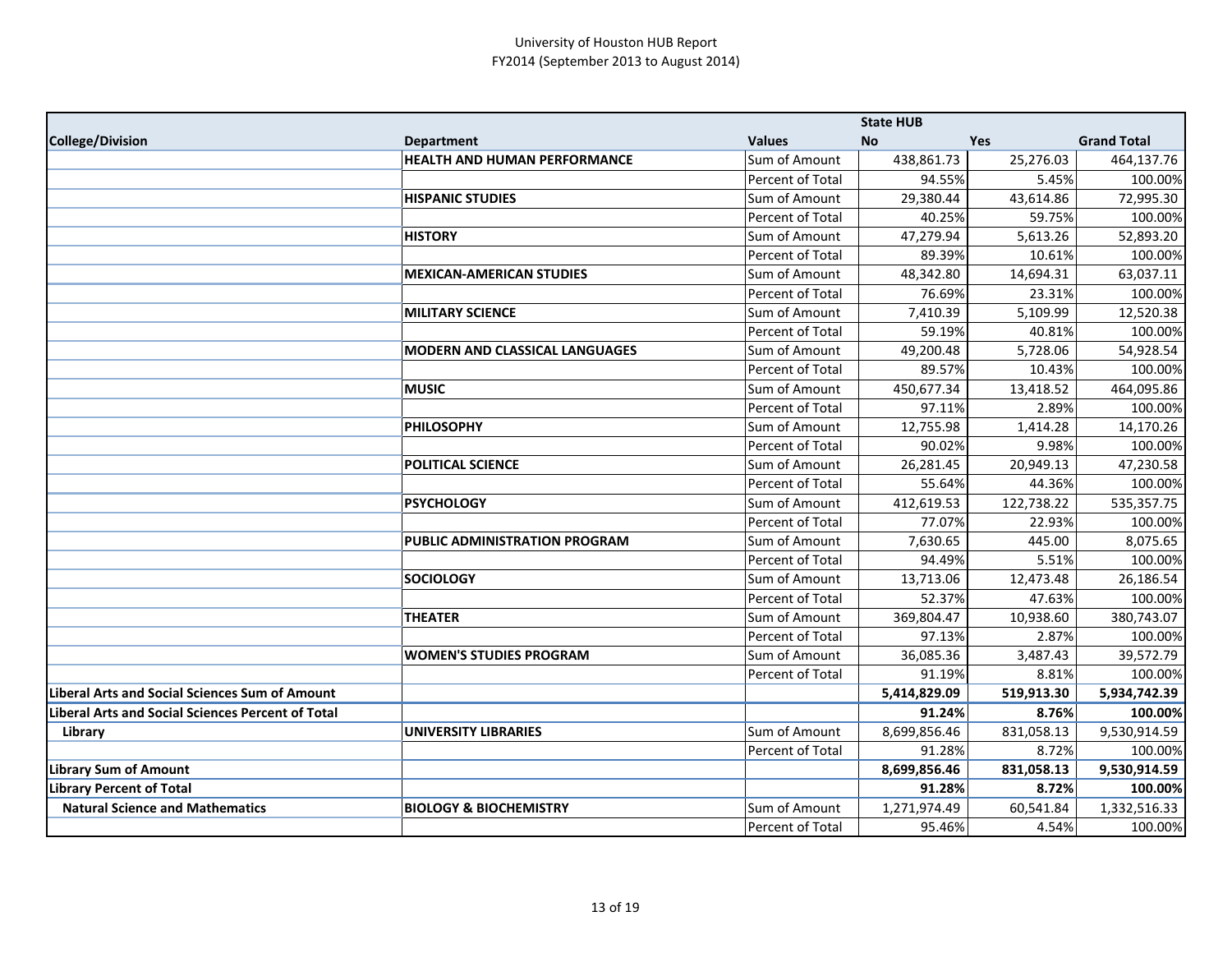|                                                  |                                                       |                         | <b>State HUB</b> |            |                    |
|--------------------------------------------------|-------------------------------------------------------|-------------------------|------------------|------------|--------------------|
| <b>College/Division</b>                          | <b>Department</b>                                     | <b>Values</b>           | <b>No</b>        | Yes        | <b>Grand Total</b> |
| <b>Natural Science and Mathematics</b>           | <b>BIOLOGY OF BEHAVIOR INSTITUTE</b>                  | Sum of Amount           | 945.00           |            | 945.00             |
|                                                  |                                                       | Percent of Total        | 100.00%          | 0.00%      | 100.00%            |
|                                                  | <b>CHEMISTRY</b>                                      | Sum of Amount           | 1,813,672.27     | 21,040.84  | 1,834,713.11       |
|                                                  |                                                       | Percent of Total        | 98.85%           | 1.15%      | 100.00%            |
|                                                  | <b>COMPUTER SCIENCE</b>                               | Sum of Amount           | 201,870.58       | 94,133.50  | 296,004.08         |
|                                                  |                                                       | Percent of Total        | 68.20%           | 31.80%     | 100.00%            |
|                                                  | <b>CTR FOR APPLIED GEOSC &amp; ENERGY (CAGE)</b>      | Sum of Amount           | 31.13            |            | 31.13              |
|                                                  |                                                       | <b>Percent of Total</b> | 100.00%          | 0.00%      | 100.00%            |
|                                                  | <b>CTR FOR NUCLEAR RECEPTORS &amp; CELL SIGNALING</b> | Sum of Amount           | 715,301.65       | 25,049.51  | 740,351.16         |
|                                                  |                                                       | Percent of Total        | 96.62%           | 3.38%      | 100.00%            |
|                                                  | <b>DEAN, NATURAL SCIENCE &amp; MATHE</b>              | Sum of Amount           | 522,649.86       | 179,848.17 | 702,498.03         |
|                                                  |                                                       | Percent of Total        | 74.40%           | 25.60%     | 100.00%            |
|                                                  | <b>EARTH AND ATMOSPHERIC SCIENCES</b>                 | Sum of Amount           | 2,449,999.06     | 83,260.34  | 2,533,259.40       |
|                                                  |                                                       | Percent of Total        | 96.71%           | 3.29%      | 100.00%            |
|                                                  | INST FOR CLIMATE/ATMOSPHERIC SCIENCE (CAS)            | Sum of Amount           | 178,361.94       | 258.41     | 178,620.35         |
|                                                  |                                                       | Percent of Total        | 99.86%           | 0.14%      | 100.00%            |
|                                                  | <b>INST FOR THEORETICAL &amp; ENG SCI</b>             | Sum of Amount           | 15.90            |            | 15.90              |
|                                                  |                                                       | Percent of Total        | 100.00%          | 0.00%      | 100.00%            |
|                                                  | <b>INSTITUTE FOR MOLECULAR DESIGN</b>                 | Sum of Amount           | 25,664.56        |            | 25,664.56          |
|                                                  |                                                       | Percent of Total        | 100.00%          | 0.00%      | 100.00%            |
|                                                  | <b>INSTITUTE FOR NANOENERGY</b>                       | Sum of Amount           | 1,288.65         | 184.99     | 1,473.64           |
|                                                  |                                                       | Percent of Total        | 87.45%           | 12.55%     | 100.00%            |
|                                                  | <b>MATHEMATICS</b>                                    | Sum of Amount           | 309,726.20       | 33,683.39  | 343,409.59         |
|                                                  |                                                       | Percent of Total        | 90.19%           | 9.81%      | 100.00%            |
|                                                  | <b>PHYSICS</b>                                        | Sum of Amount           | 1,046,781.42     | 41,993.61  | 1,088,775.03       |
|                                                  |                                                       | Percent of Total        | 96.14%           | 3.86%      | 100.00%            |
| Natural Science and Mathematics Sum of Amount    |                                                       |                         | 8,538,282.71     | 539,994.60 | 9,078,277.31       |
| Natural Science and Mathematics Percent of Total |                                                       |                         | 94.05%           | 5.95%      | 100.00%            |
| <b>Optometry</b>                                 | <b>DEAN, OPTOMETRY</b>                                | Sum of Amount           | 927,412.88       | 101,425.86 | 1,028,838.74       |
|                                                  |                                                       | Percent of Total        | 90.14%           | 9.86%      | 100.00%            |
|                                                  | <b>OPT VISION SCIENCES</b>                            | Sum of Amount           | 1,090,651.33     | 16,897.41  | 1,107,548.74       |
|                                                  |                                                       | Percent of Total        | 98.47%           | 1.53%      | 100.00%            |
|                                                  | <b>OPTOMETRY CLINIC</b>                               | Sum of Amount           | 5,603,942.58     | 157,236.69 | 5,761,179.27       |
|                                                  |                                                       | Percent of Total        | 97.27%           | 2.73%      | 100.00%            |
| <b>Optometry Sum of Amount</b>                   |                                                       |                         | 7,622,006.79     | 275,559.96 | 7,897,566.75       |
| <b>Optometry Percent of Total</b>                |                                                       |                         | 96.51%           | 3.49%      | 100.00%            |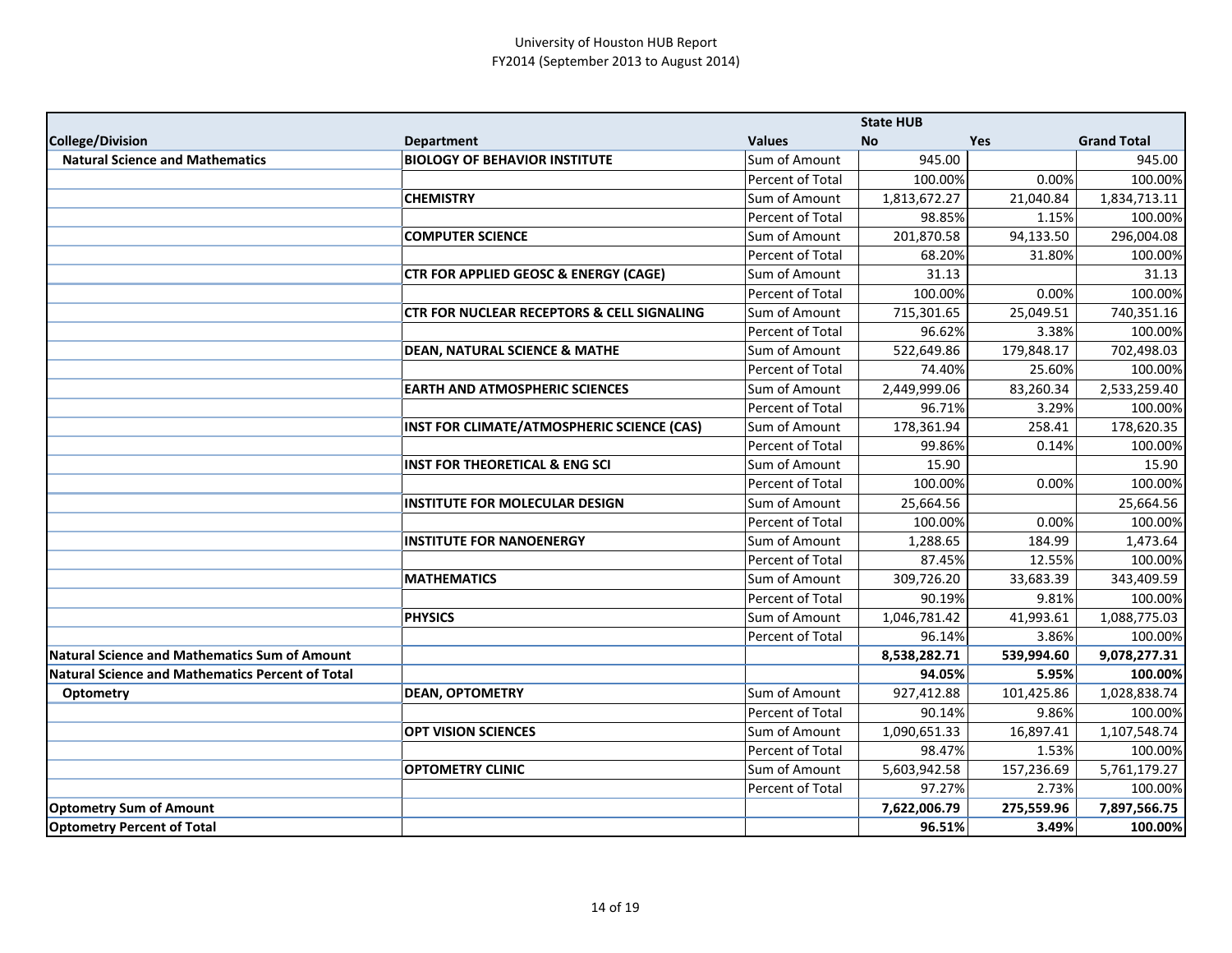|                                  |                                                     |                                   | <b>State HUB</b>     |                 |                       |
|----------------------------------|-----------------------------------------------------|-----------------------------------|----------------------|-----------------|-----------------------|
| <b>College/Division</b>          | <b>Department</b>                                   | <b>Values</b>                     | <b>No</b>            | <b>Yes</b>      | <b>Grand Total</b>    |
| Pharmacy                         | <b>CLINICAL PHARMACY &amp; ADMINISTRA</b>           | Sum of Amount                     | 246,263.45           | 28,756.28       | 275,019.73            |
|                                  |                                                     | Percent of Total                  | 89.54%               | 10.46%          | 100.00%               |
|                                  | <b>DEAN, PHARMACY</b>                               | Sum of Amount                     | 503,957.32           | 65,382.53       | 569,339.85            |
|                                  |                                                     | Percent of Total                  | 88.52%               | 11.48%          | 100.00%               |
|                                  | <b>EXPERIENTIAL PROGRAMS</b>                        | <b>Sum of Amount</b>              | 177,857.68           | 8,176.16        | 186,033.84            |
|                                  |                                                     | Percent of Total                  | 95.61%               | 4.39%           | 100.00%               |
|                                  | <b>INSTITUTE FOR DRUG EDUCATION</b>                 | Sum of Amount                     | 2,274.79             | 435.00          | 2,709.79              |
|                                  |                                                     | Percent of Total                  | 83.95%               | 16.05%          | 100.00%               |
|                                  | <b>INSTITUTE OF COMMUNITY HEALTH</b>                | Sum of Amount                     | 34.40                | 1,660.58        | 1,694.98              |
|                                  |                                                     | Percent of Total                  | 2.03%                | 97.97%          | 100.00%               |
|                                  | PHAR HEALTH OUTCOMES & POLICY                       | Sum of Amount                     |                      | 1,273.57        | 1,273.57              |
|                                  |                                                     | Percent of Total                  | 0.00%                | 100.00%         | 100.00%               |
|                                  | PHARMACOLOGICAL & PHARMACEUTIC                      | Sum of Amount                     | 476,264.47           | 10,870.24       | 487,134.71            |
|                                  |                                                     | Percent of Total                  | 97.77%               | 2.23%           | 100.00%               |
|                                  | <b>STUDENT SERVICES PHARMACY</b>                    | Sum of Amount                     | 40,465.47            | 14,848.22       | 55,313.69             |
|                                  |                                                     | Percent of Total                  | 73.16%               | 26.84%          | 100.00%               |
| <b>Pharmacy Sum of Amount</b>    |                                                     |                                   | 1,447,117.58         | 131,402.58      | 1,578,520.16          |
| <b>Pharmacy Percent of Total</b> |                                                     |                                   | 91.68%               | 8.32%           | 100.00%               |
| Research                         | <b>ANIMAL CARE OPERATIONS</b>                       | Sum of Amount                     | 433,755.89           | 76,774.98       | 510,530.87            |
|                                  |                                                     | Percent of Total                  | 84.96%               | 15.04%          | 100.00%               |
|                                  | <b>CENTER FOR ADVANCED COMPUTING &amp; DATA SYS</b> | Sum of Amount                     | 359,448.29           | 156,485.17      | 515,933.46            |
|                                  |                                                     | Percent of Total                  | 69.67%               | 30.33%          | 100.00%               |
|                                  | <b>CENTER FOR ADVANCED MATERIALS</b>                | Sum of Amount                     | 145,337.20           | 2,080.86        | 147,418.06            |
|                                  |                                                     | Percent of Total                  | 98.59%               | 1.41%           | 100.00%               |
|                                  | <b>CTR FOR BIOMED/ENVIRON GENOMIC</b>               | Sum of Amount                     | 2,486.26             |                 | 2,486.26              |
|                                  |                                                     | Percent of Total                  | 100.00%              | 0.00%           | 100.00%               |
|                                  | <b>GRANTS AND CONTRACTS</b>                         | Sum of Amount                     | 11,873.04            | 1,940.86        | 13,813.90             |
|                                  |                                                     | Percent of Total                  | 85.95%               | 14.05%          | 100.00%               |
|                                  | <b>HOUSTON COASTAL CENTER</b>                       | Sum of Amount                     | 7,034.55             | 78.93           | 7,113.48              |
|                                  |                                                     | Percent of Total                  | 98.89%               | 1.11%           | 100.00%               |
|                                  | OFFICE OF TECHNOLOGY MANAGEMENT                     | Sum of Amount                     | 1,681,714.10         | 16,804.05       | 1,698,518.15          |
|                                  |                                                     | Percent of Total                  | 99.01%               | 0.99%           | 100.00%               |
|                                  | <b>RESEARCH</b>                                     | Sum of Amount                     | 799,680.64           | 40,536.14       | 840,216.78            |
|                                  |                                                     | Percent of Total                  | 95.18%               | 4.82%           | 100.00%               |
|                                  |                                                     |                                   |                      |                 |                       |
|                                  | <b>RESEARCH FINANCIAL SERVICES</b>                  | Sum of Amount<br>Percent of Total | 768,752.76<br>99.92% | 609.38<br>0.08% | 769,362.14<br>100.00% |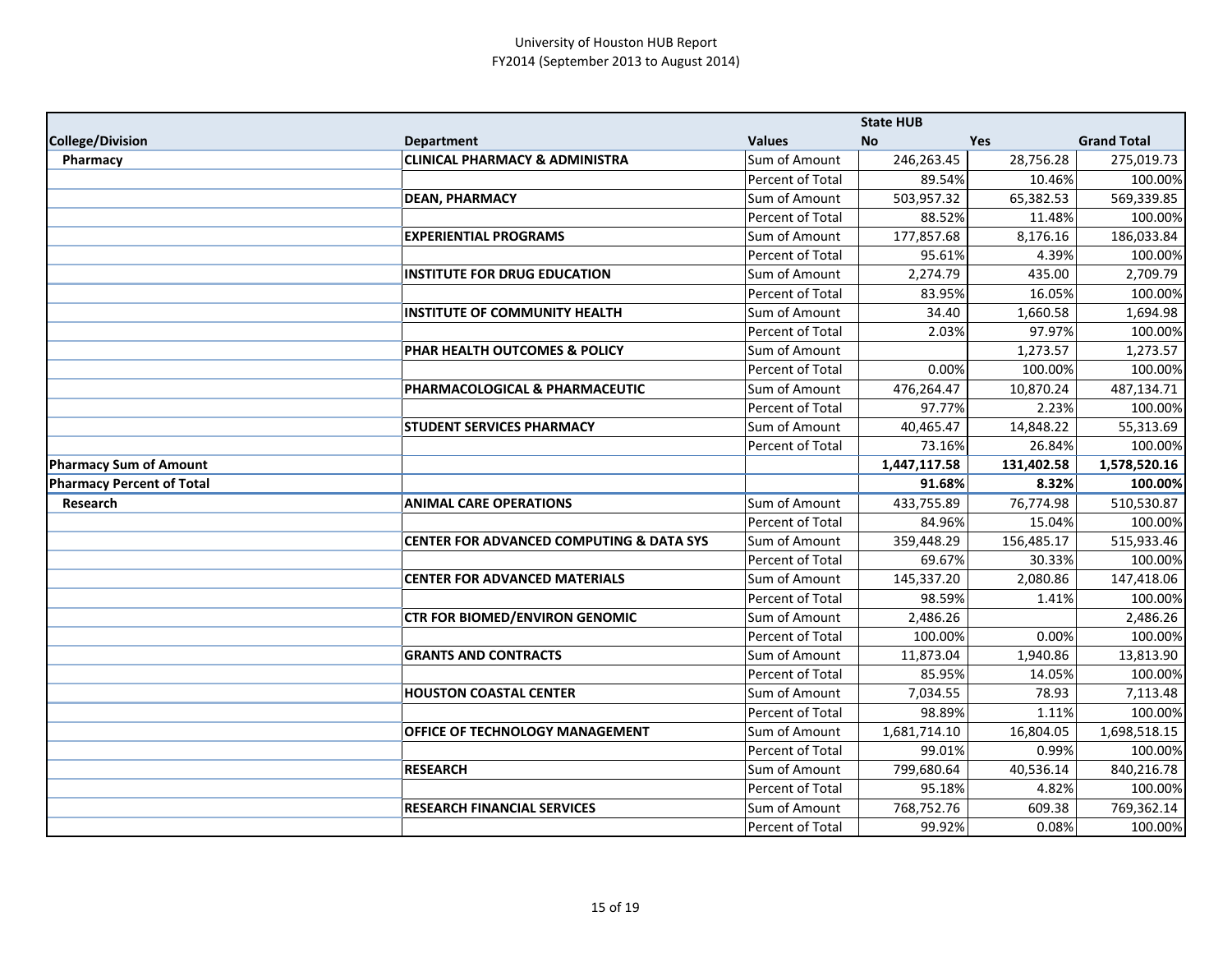|                                  |                                                |                                   | <b>State HUB</b>    |                     |                      |
|----------------------------------|------------------------------------------------|-----------------------------------|---------------------|---------------------|----------------------|
| College/Division                 | <b>Department</b>                              | <b>Values</b>                     | No                  | <b>Yes</b>          | <b>Grand Total</b>   |
|                                  | <b>RESEARCH INFORMATION CENTER</b>             | Sum of Amount                     | 234,745.71          | 1,714.72            | 236,460.43           |
|                                  |                                                | Percent of Total                  | 99.27%              | 0.73%               | 100.00%              |
|                                  | <b>RESEARCH POLICIES/COMPLIANCE/COMMITTEES</b> | Sum of Amount                     | 6,160.67            | 2,349.37            | 8,510.04             |
|                                  |                                                | Percent of Total                  | 72.39%              | 27.61%              | 100.00%              |
|                                  | <b>SPACE VACUUM EPITAXY CENTER</b>             | Sum of Amount                     | 7,830.15            |                     | 7,830.15             |
|                                  |                                                | Percent of Total                  | 100.00%             | 0.00%               | 100.00%              |
|                                  | <b>TIMES</b>                                   | Sum of Amount                     | 308,117.60          | 116,520.50          | 424,638.10           |
|                                  |                                                | Percent of Total                  | 72.56%              | 27.44%              | 100.00%              |
|                                  | <b>TX CTR SUPERCONDUCTIVITY AT UH</b>          | Sum of Amount                     | 1,160,323.06        | 10,116.51           | 1,170,439.57         |
|                                  |                                                | Percent of Total                  | 99.14%              | 0.86%               | 100.00%              |
|                                  | TX OBESITY RESEARCH CENTER                     | Sum of Amount                     | 54,357.53           | 10,635.58           | 64,993.11            |
|                                  |                                                | Percent of Total                  | 83.64%              | 16.36%              | 100.00%              |
|                                  | UH ENERGY CLUSTER                              | Sum of Amount                     | 12,284.93           |                     | 12,284.93            |
|                                  |                                                | Percent of Total                  | 100.00%             | 0.00%               | 100.00%              |
|                                  | UH SEQUENCING CORE FACILITY                    | Sum of Amount                     | 298,341.98          | 1,059.87            | 299,401.85           |
|                                  |                                                | Percent of Total                  | 99.65%              | 0.35%               | 100.00%              |
| Research Sum of Amount           |                                                |                                   | 6,292,244.36        | 437,706.92          | 6,729,951.28         |
| <b>Research Percent of Total</b> |                                                |                                   | 93.50%              | 6.50%               | 100.00%              |
| <b>Student Affairs</b>           | <b>ADMISSIONS</b>                              | Sum of Amount                     | 516,235.33          | 32,639.15           | 548,874.48           |
|                                  |                                                | Percent of Total                  | 94.05%              | 5.95%               | 100.00%              |
|                                  | <b>CAMPUS RECREATION</b>                       | Sum of Amount                     | 509,405.32          | 172,801.37          | 682,206.69           |
|                                  |                                                | Percent of Total                  | 74.67%              | 25.33%              | 100.00%              |
|                                  | <b>CENTER FOR STUDENT INVOLVEMENT</b>          | Sum of Amount                     | 686,712.83          | 74,826.23           | 761,539.06           |
|                                  |                                                | Percent of Total                  | 90.17%              | 9.83%               | 100.00%              |
|                                  | <b>CENTER FOR STUDENT MEDIA</b>                | Sum of Amount                     | 193,406.27          | 20,671.93           | 214,078.20           |
|                                  |                                                | Percent of Total                  | 90.34%              | 9.66%               | 100.00%              |
|                                  | <b>CENTER FOR STUDENTS W/DISABILITIES</b>      | Sum of Amount                     | 464,171.50          | 256,078.37          | 720,249.87           |
|                                  |                                                | Percent of Total                  | 64.45%              | 35.55%              | 100.00%              |
|                                  |                                                |                                   |                     |                     |                      |
|                                  | <b>CHILDREN'S LEARNING CENTER</b>              | Sum of Amount                     | 116,575.31          | 15,640.99           | 132,216.30           |
|                                  |                                                | Percent of Total                  | 88.17%              | 11.83%              | 100.00%              |
|                                  | <b>COUNSELING AND PSYCH SVCS</b>               | Sum of Amount                     | 20,356.26           | 10,987.73           | 31,343.99            |
|                                  |                                                | Percent of Total                  | 64.94%              | 35.06%              | 100.00%              |
|                                  | <b>CTR FOR LEADERSHIP &amp; FSL</b>            | Sum of Amount                     | 14,344.14           | 3,063.22            | 17,407.36            |
|                                  |                                                | Percent of Total                  | 82.40%              | 17.60%              | 100.00%              |
|                                  | <b>DEAN OF STUDENTS</b>                        | Sum of Amount<br>Percent of Total | 48,927.77<br>76.63% | 14,918.46<br>23.37% | 63,846.23<br>100.00% |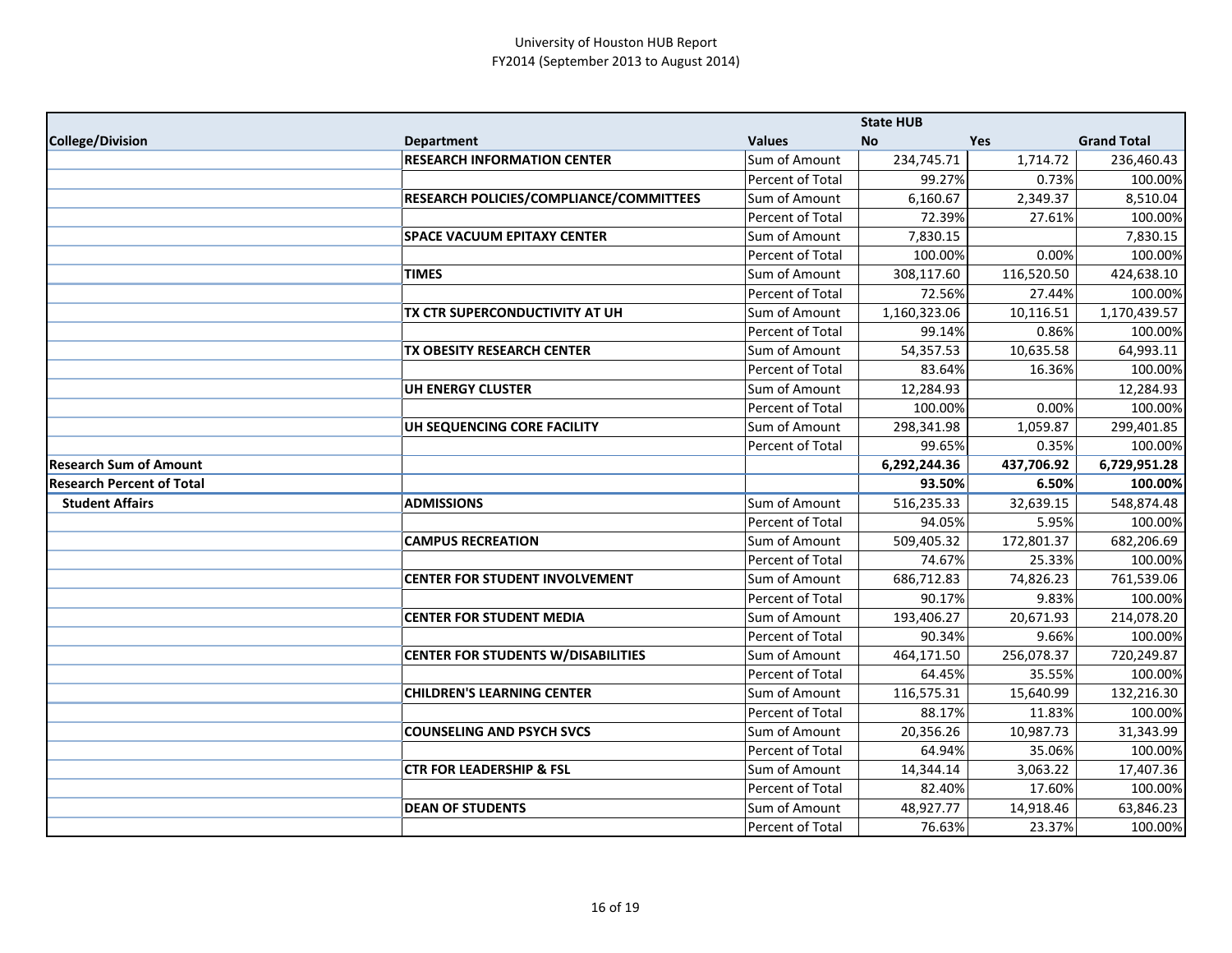|                                         |                                          |                      | <b>State HUB</b> |              |                    |
|-----------------------------------------|------------------------------------------|----------------------|------------------|--------------|--------------------|
| College/Division                        | <b>Department</b>                        | <b>Values</b>        | No               | <b>Yes</b>   | <b>Grand Total</b> |
|                                         | <b>ENROLLMENT MANAGEMENT SERVICES</b>    | Sum of Amount        | 463,188.26       | 145,156.64   | 608,344.90         |
|                                         |                                          | Percent of Total     | 76.14%           | 23.86%       | 100.00%            |
|                                         | <b>ENROLLMENT MGMT PROD SUPPORT</b>      | Sum of Amount        | 130,707.87       | 45,265.45    | 175,973.32         |
|                                         |                                          | Percent of Total     | 74.28%           | 25.72%       | 100.00%            |
|                                         | <b>LGBT RESOURCE CENTER</b>              | Sum of Amount        | 4,921.45         | 857.29       | 5,778.74           |
|                                         |                                          | Percent of Total     | 85.16%           | 14.84%       | 100.00%            |
|                                         | <b>REGISTRATION AND ACADEMIC RECO</b>    | Sum of Amount        | 122,922.75       | 60,661.41    | 183,584.16         |
|                                         |                                          | Percent of Total     | 66.96%           | 33.04%       | 100.00%            |
|                                         | <b>RELIGION CENTER</b>                   | Sum of Amount        | 14,327.01        | 3,346.78     | 17,673.79          |
|                                         |                                          | Percent of Total     | 81.06%           | 18.94%       | 100.00%            |
|                                         | <b>SCHOLARSHIPS AND FINANCIAL AID</b>    | Sum of Amount        | 147,362.50       | 98,116.94    | 245,479.44         |
|                                         |                                          | Percent of Total     | 60.03%           | 39.97%       | 100.00%            |
|                                         | <b>STU COMMUNICATION &amp; MARKETING</b> | Sum of Amount        | 41,952.77        | 9,973.71     | 51,926.48          |
|                                         |                                          | Percent of Total     | 80.79%           | 19.21%       | 100.00%            |
|                                         | <b>STUDENT AFFAIRS</b>                   | <b>Sum of Amount</b> | 147,403.44       | 99,494.99    | 246,898.43         |
|                                         |                                          | Percent of Total     | 59.70%           | 40.30%       | 100.00%            |
|                                         | <b>STUDENT AFFAIRS IT SERVICES</b>       | Sum of Amount        | 103,759.00       | 322,517.99   | 426,276.99         |
|                                         |                                          | Percent of Total     | 24.34%           | 75.66%       | 100.00%            |
|                                         | <b>STUDENT HEALTH CENTER</b>             | Sum of Amount        | 237,639.93       | 106,666.82   | 344,306.75         |
|                                         |                                          | Percent of Total     | 69.02%           | 30.98%       | 100.00%            |
|                                         | <b>STUDENT HOUSING - RESIDENTIAL</b>     | Sum of Amount        | 604,145.81       | 48,495.44    | 652,641.25         |
|                                         |                                          | Percent of Total     | 92.57%           | 7.43%        | 100.00%            |
|                                         | <b>UNIVERSITY CAREER SERVICES</b>        | Sum of Amount        | 49,074.25        | 40,314.19    | 89,388.44          |
|                                         |                                          | Percent of Total     | 54.90%           | 45.10%       | 100.00%            |
|                                         | <b>UNIVERSITY CENTER</b>                 | <b>Sum of Amount</b> | 841,841.23       | 1,395,079.04 | 2,236,920.27       |
|                                         |                                          | Percent of Total     | 37.63%           | 62.37%       | 100.00%            |
|                                         | <b>URBAN EXPERIENCE VPSA</b>             | Sum of Amount        | 8,486.66         | 4,577.69     | 13,064.35          |
|                                         |                                          | Percent of Total     | 64.96%           | 35.04%       | 100.00%            |
|                                         | <b>VETERAN SERVICES</b>                  | Sum of Amount        | 2,877.56         | 1,092.08     | 3,969.64           |
|                                         |                                          | Percent of Total     | 72.49%           | 27.51%       | 100.00%            |
|                                         | <b>WELLNESS CENTER</b>                   | Sum of Amount        | 7,271.58         | 1,869.46     | 9,141.04           |
|                                         |                                          | Percent of Total     | 79.55%           | 20.45%       | 100.00%            |
|                                         | <b>WOMEN'S RESOURCE CENTER</b>           | Sum of Amount        | 9,435.73         | 1,404.76     | 10,840.49          |
|                                         |                                          | Percent of Total     | 87.04%           | 12.96%       | 100.00%            |
| <b>Student Affairs Sum of Amount</b>    |                                          |                      | 5,507,452.53     | 2,986,518.13 | 8,493,970.66       |
| <b>Student Affairs Percent of Total</b> |                                          |                      | 64.84%           | 35.16%       | 100.00%            |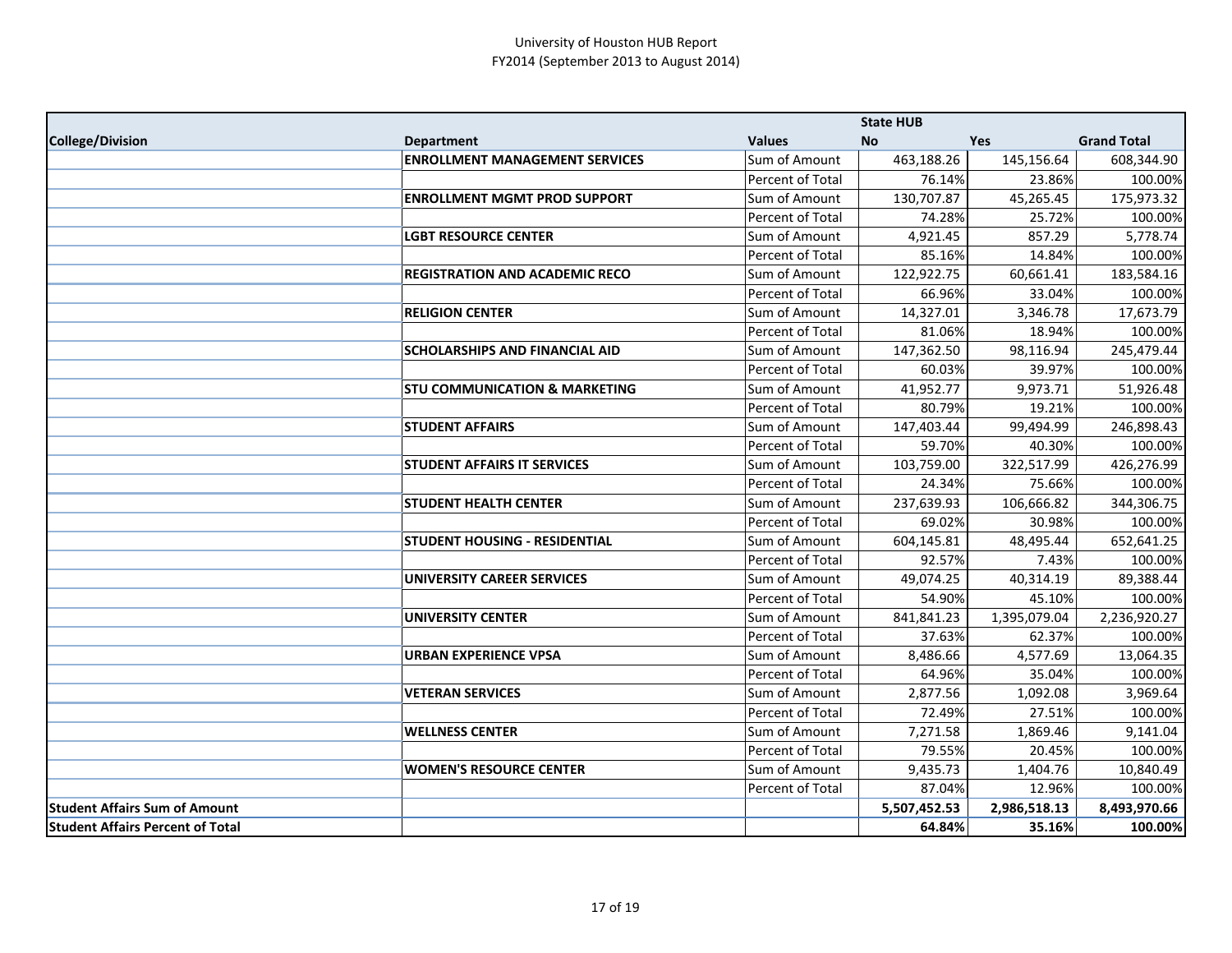|                                    |                                         |                      | <b>State HUB</b> |            |                    |
|------------------------------------|-----------------------------------------|----------------------|------------------|------------|--------------------|
| <b>College/Division</b>            | <b>Department</b>                       | <b>Values</b>        | <b>No</b>        | Yes        | <b>Grand Total</b> |
| <b>Technology</b>                  | <b>CENTER FOR APPLIED TECHNOLOGY</b>    | Sum of Amount        | 16,263.42        |            | 16,263.42          |
|                                    |                                         | Percent of Total     | 100.00%          | 0.00%      | 100.00%            |
|                                    | <b>CENTER FOR FUTURE OF HEALTH</b>      | Sum of Amount        | 2,806.96         |            | 2,806.96           |
|                                    |                                         | Percent of Total     | 100.00%          | 0.00%      | 100.00%            |
|                                    | <b>CENTER FOR LIFE SCIENCES TECH</b>    | <b>Sum of Amount</b> | 302.60           |            | 302.60             |
|                                    |                                         | Percent of Total     | 100.00%          | 0.00%      | 100.00%            |
|                                    | <b>CENTER FOR TECHNOLOGY LITERACY</b>   | Sum of Amount        | 329,341.61       | 107,331.06 | 436,672.67         |
|                                    |                                         | Percent of Total     | 75.42%           | 24.58%     | 100.00%            |
|                                    | <b>CONSTRUCTION MANAGEMENT</b>          | Sum of Amount        | 13,888.31        | 41,291.60  | 55,179.91          |
|                                    |                                         | Percent of Total     | 25.17%           | 74.83%     | 100.00%            |
|                                    | CTR FOR INFO SCRTY, RES & EDU           | Sum of Amount        | 1,021.02         |            | 1,021.02           |
|                                    |                                         | Percent of Total     | 100.00%          | 0.00%      | 100.00%            |
|                                    | <b>DEAN, TECHNOLOGY</b>                 | Sum of Amount        | 310,520.09       | 257,779.42 | 568,299.51         |
|                                    |                                         | Percent of Total     | 54.64%           | 45.36%     | 100.00%            |
|                                    | <b>ENGINEERING TECHNOLOGY</b>           | Sum of Amount        | 256,061.13       | 142,857.65 | 398,918.78         |
|                                    |                                         | Percent of Total     | 64.19%           | 35.81%     | 100.00%            |
|                                    | HUMAN DEVELOP AND CONSUMER SCI          | Sum of Amount        | 81,242.01        | 60,446.21  | 141,688.22         |
|                                    |                                         | Percent of Total     | 57.34%           | 42.66%     | 100.00%            |
|                                    | <b>INFORMATION &amp; LOGISTICS TECH</b> | Sum of Amount        | 98,890.98        | 86,690.23  | 185,581.21         |
|                                    |                                         | Percent of Total     | 53.29%           | 46.71%     | 100.00%            |
|                                    | TX MANUFACTURING ASSISTANCE CTR (TMAC)  | Sum of Amount        | 12,653.84        | 3,291.88   | 15,945.72          |
|                                    |                                         | Percent of Total     | 79.36%           | 20.64%     | 100.00%            |
| <b>Technology Sum of Amount</b>    |                                         |                      | 1,122,991.97     | 699,688.05 | 1,822,680.02       |
| <b>Technology Percent of Total</b> |                                         |                      | 61.61%           | 38.39%     | 100.00%            |
| <b>University Advancement</b>      | <b>ADVANCEMENT EVENTS</b>               | Sum of Amount        | 43,593.67        | 2,172.04   | 45,765.71          |
|                                    |                                         | Percent of Total     | 95.25%           | 4.75%      | 100.00%            |
|                                    | <b>ADVANCEMENT INFORMATION SVCS</b>     | Sum of Amount        | 50,185.48        |            | 50,185.48          |
|                                    |                                         | Percent of Total     | 100.00%          | 0.00%      | 100.00%            |
|                                    | <b>ANNUAL GIVING</b>                    | Sum of Amount        | 539,027.41       | 13,263.32  | 552,290.73         |
|                                    |                                         | Percent of Total     | 97.60%           | 2.40%      | 100.00%            |
|                                    | <b>DEVELOPMENT</b>                      | Sum of Amount        | 26,736.03        | 46,155.00  | 72,891.03          |
|                                    |                                         | Percent of Total     | 36.68%           | 63.32%     | 100.00%            |
|                                    | <b>DONOR &amp; ALUMNI RECORDS</b>       | Sum of Amount        | 16,835.77        |            | 16,835.77          |
|                                    |                                         | Percent of Total     | 100.00%          | 0.00%      | 100.00%            |
|                                    | <b>INTERNAL COMMUNICATIONS</b>          | Sum of Amount        | 975.00           |            | 975.00             |
|                                    |                                         | Percent of Total     | 100.00%          | 0.00%      | 100.00%            |